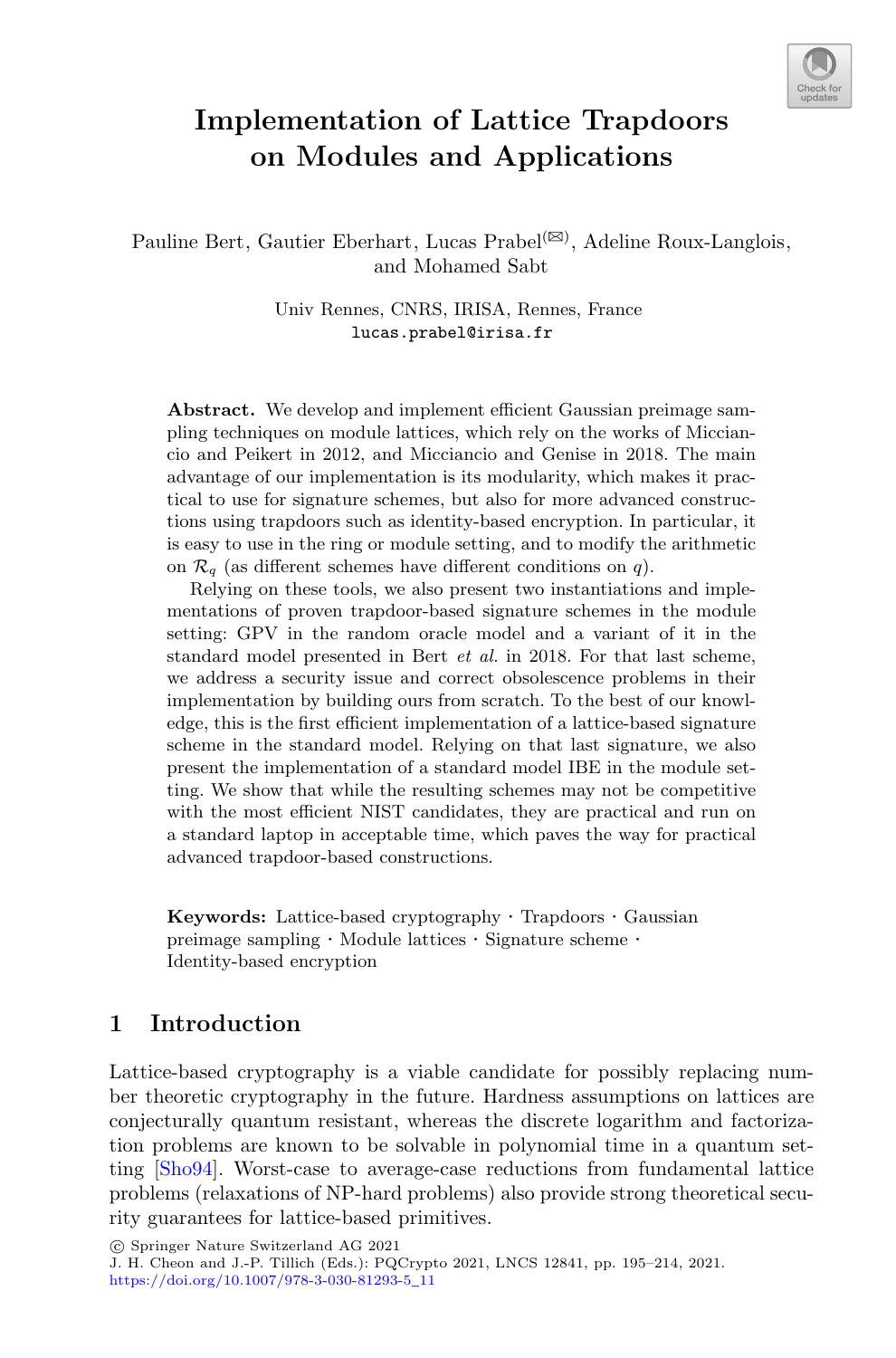Although such constructions were quite inefficient in the early years of the field, the introduction of ideal lattices (or the ring setting)  $[PR06,SST+09,$  $[PR06,SST+09,$  $[PR06,SST+09,$ [LPR10\]](#page-18-0), module lattices [\[LS15\]](#page-18-1) and NTRU lattices [\[HPS98](#page-18-2)[,SS13\]](#page-19-3) led to constructions relying on lattices that possess a polynomial structure, effectively speeding up computations and reducing storage costs. On the practical side, much work has been put into improving the efficiency of polynomial multiplication [\[Sei18](#page-19-4)[,AHH+19](#page-17-0)], Gaussian sampling over the integers [\[Kar16](#page-18-3)[,MW17](#page-19-5)], and Gaussian preimage sampling [\[MP12,](#page-19-6)[GM18](#page-18-4)]. Some schemes now have an efficiency comparable to their classical counterparts, but quasilinear in the security parameter, providing much better scalability and long-term security.

The NIST's post-quantum cryptography standardization process, which aims to select public-key encryption (PKE) schemes, key encapsulation mechanisms (KEM), and signatures, is now in its third round. In the PKE/KEM category, 3 out of 4 candidates are lattice-based, and 2 out of 3 for signatures, proving that cryptography based on lattices can be competitive in practice. Additionally, there are many advanced cryptographic constructions built on lattices, such as identity-based encryption [\[GPV08](#page-18-5)[,ABB10b,](#page-17-1)[BFRS18\]](#page-17-2), attribute-based encryption [\[GVW13](#page-18-6)], group signature [\[LLL+13\]](#page-18-7) or Fully Homomorphic Encryption.

*Lattice-Based Signatures.* The first direct constructions for proven lattice-based signatures were given in 2008. Gentry, Peikert, and Vaikuntanathan [\[GPV08](#page-18-5)] proposed a hash-and-sign signature scheme and proved its security in the Random Oracle Model (ROM). Lyubashevsky and Micciancio [\[LM08\]](#page-18-8) constructed a one-time signature scheme in the standard model, and combined it with a tree structure to obtain an unrestricted signature scheme.

The GPV signature scheme [\[GPV08\]](#page-18-5) was the first of a family of proven trapdoor-based signature schemes. The idea behind it is the following: the public key is a matrix  $\mathbf{A} \in \mathbb{Z}_q^{n \times m}$  that defines the q-ary lattice  $\Lambda_q^{\perp}(\mathbf{A}) =$  $\{ x \in \mathbb{Z}^m \mid Ax = 0 \mod q \}$ , and the secret key is a trapdoor for *A* which is a short basis  $T \in \mathbb{Z}^{m \times m}$  of this lattice. To sign a message  $M \in \{0,1\}^*$ , the signer first hashes it to a vector  $u = \mathcal{H}(M) \in \mathbb{Z}_q^n$ , and then computes a small preimage of *u* under the function  $f_A : x \mapsto A\hat{x}$ . This operation, known as Gaussian preimage sampling, is made possible by knowledge of the trapdoor: using *T* , one can sample a vector  $\nu \in \mathbb{Z}^m$  following a narrow discrete Gaussian distribution and is such that  $A\nu = u \mod q$ . Verification simply consists in checking that  $A\nu = H(M)$  mod q and that  $\nu$  is sufficiently short. This scheme admits strong EU-CMA security in the ROM, under the hardness of the SIS problem.

This construction as such was never instantiated in practice because of its inefficiency, but several later improvements led to instantiations and implementations. First, Micciancio and Peikert [\[MP12\]](#page-19-6) proposed a new notion of trapdoor, which was an improvement on short bases, and efficient associated algorithms in the case where the modulus q is a power of two. In [\[BB13](#page-17-3)], the authors implemented these techniques in both the unstructured and the ring settings. Then, Genise and Micciancio [\[GM18\]](#page-18-4), using the same trapdoors, gave more efficient presampling algorithms in the ring setting and for an arbitrary modulus, which were later implemented in [\[GPR+18,](#page-18-9)[GPR+19](#page-18-10)]. Finally, a notion of approximate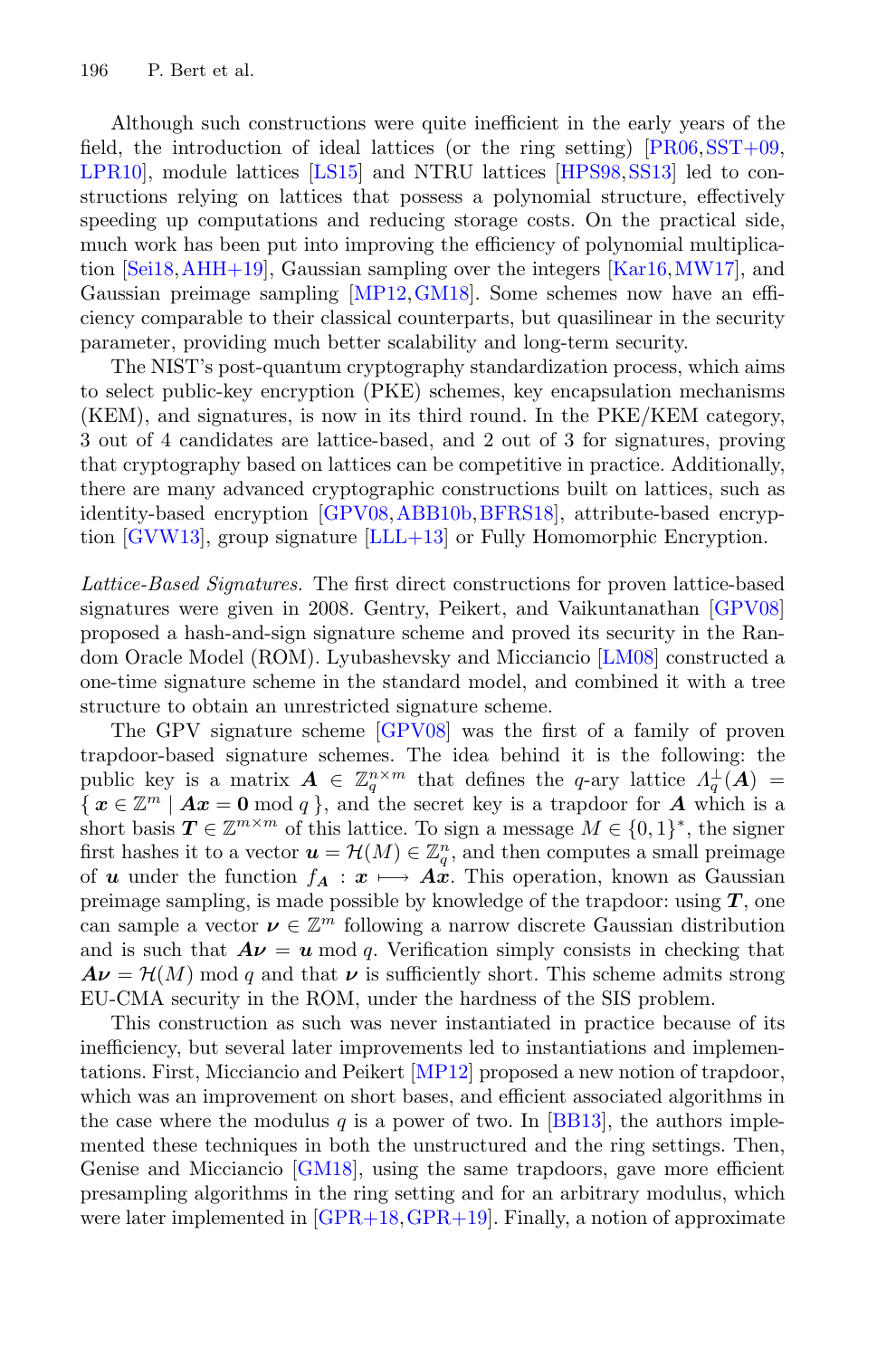trapdoors was introduced in [\[CGM19](#page-17-4)], enabling the inversion of the one-way function  $f_A$  approximately rather than exactly, and leading to smaller parameters in concrete instantiations of signature schemes.

Even with these tools, lattice-based hash-and-sign signatures remain costly in practice, the primary bottlenecks being the generation of the trapdoor and Gaussian preimage sampling. Falcon [\[FHK+17\]](#page-18-11), a lattice-based NIST candidate, is based on the same paradigm but still efficient in practice. It instantiates the GPV framework over NTRU lattices [\[SS13](#page-19-3)], using a Gaussian preimage sampler called fast Fourier sampling, itself derived from the Fast Fourier Orthogonalization algorithm [\[DP16](#page-17-5)]. Apart from being used to build signature schemes, lattice trapdoors have shown their utility by enabling many advanced constructions such as identity or attribute-based encryption [\[GPV08,](#page-18-5)[ABB10b](#page-17-1)[,GVW13\]](#page-18-6) and group signature  $|LLL+13|$ .

There are several direct constructions of lattice-based signatures in the standard model [\[CHK+10](#page-17-6)[,Boy10](#page-17-7),[MP12\]](#page-19-6), which are often similar to identity-based encryption schemes  $[CHK+10, ABB10b]$  $[CHK+10, ABB10b]$ . In these schemes, a message M is encoded into a lattice  $\Lambda_q^{\perp}(\mathbf{A}_M)$ , where  $\mathbf{A}_M$  is a matrix that depends on the public key and M. Signing M then consists in sampling Gaussian preimages on  $A_q^{\perp}(\mathbf{A}_M)$ , similarly to [\[GPV08\]](#page-18-5). In [\[Boy10\]](#page-17-7),  $\mathbf{A}_M = [\mathbf{A} \mid \mathbf{A}_0 + \sum_i M_i \mathbf{A}_i]$ , where the  $M_i$  are the bits of  $M$ , and the  $A_i$  are part of the public key. This results in very large public keys. In [\[BFRS18](#page-17-2)],  $A_M = A + [0 \mid H(M)G]$ , where H is a function with a strong injectivity property and *G* the very structured gadget matrix of [\[MP12\]](#page-19-6). This yields much lighter public keys, and combines particularly well with the trapdoors from [\[MP12](#page-19-6)]. As far as we know, [\[BFRS18](#page-17-2)] provides the previously only implementation of a lattice-based standard model signature.

The concept of Identity Based Encryption (IBE) was defined by Shamir in [\[Sha84](#page-19-7)]. The first IBE constructions were based respectively on bilinear maps and on quadratic residue assumptions. The first supposedly post-quantum IBE scheme was introduced in [\[GPV08](#page-18-5)] and was based on hard lattice problems. It was then followed by many improvements [\[CHK+10,](#page-17-6) [ABB10a,](#page-17-8) [DLP14](#page-17-9), [Yam16\]](#page-19-8). Note that both [\[DLP14](#page-17-9)] and more recently [\[ZMS+21\]](#page-19-9) provide an implementation of an IBE scheme based on NTRU lattices. We notice that a disadvantage of these schemes is that they additionally need the NTRU assumption.

*Gaussian Preimage Sampling.* Gaussian preimage sampling is a crucial operation and often the main bottleneck in trapdoor-based schemes, whether it be signature or more advanced constructions. It consists in sampling a vector from a discrete Gaussian distribution on the set  $\Lambda_q^u(A) = \{ x \in \mathbb{Z}^m \mid Ax = u \bmod q \}$ , given  $A \in \mathbb{Z}_q^{n \times m}$ ,  $u \in \mathbb{Z}^n$ , and a trapdoor  $T$  for the matrix A. The result is then a preimage of *u* under the function  $f_A: x \mapsto Ax$ , hence the name.

In early constructions, the trapdoor  $T \in \mathbb{Z}^{m \times m}$  was a short basis of  $\Lambda_q^{\perp}(A)$ , and one would accomplish this task by using Klein's sampler [\[Kle00](#page-18-12),[GPV08\]](#page-18-5), with the cost of having to compute the Gram-Schmidt orthogonalization of *T* . Since the introduction of the trapdoors from [\[MP12](#page-19-6)], a more efficient method has been combining two complementary operations: G-sampling and perturbation sampling. The problem of efficient G-sampling, which consists in sampling from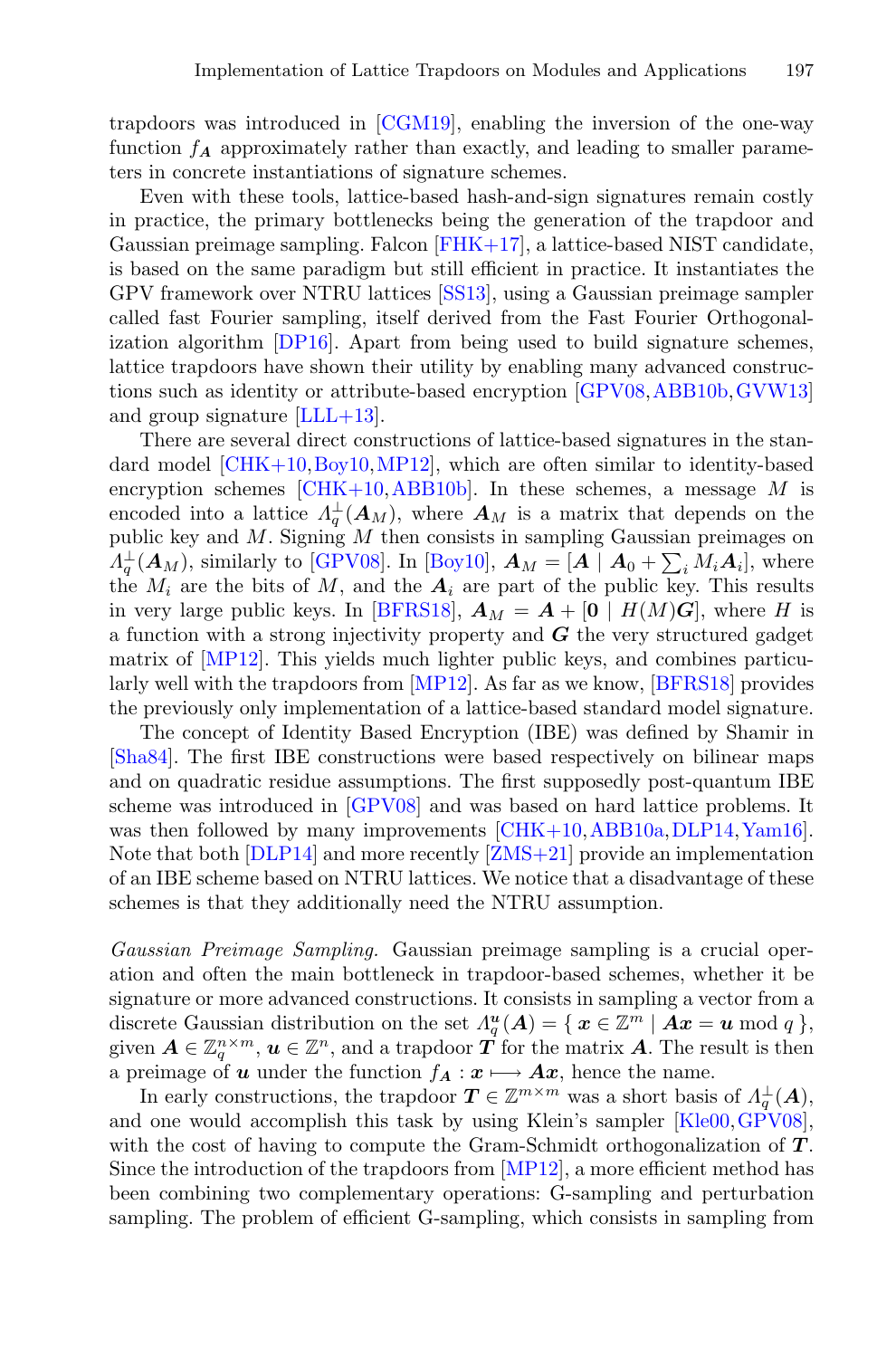a spherical Gaussian on a very structured fixed lattice, was solved for a powerof-two modulus in [\[MP12\]](#page-19-6) and for an arbitrary modulus in [\[GM18](#page-18-4)]. Perturbation sampling, whose goal is to produce vectors following a discrete Gaussian on  $\mathbb{Z}^m$ with a covariance that depends on  $T$ , was made efficient in the ring setting in [\[GM18\]](#page-18-4), but resorts to the generic Klein sampler in the unstructured setting.

Alternatively, fast Fourier sampling  $[DP16, FHK+17]$  $[DP16, FHK+17]$  follows the same ideas as the generic Klein sampler, but uses the so-called Fast Fourier Orthogonalization, linear algebra that preserves the underlying structure of the matrices in the ring setting, making it much faster in this case.

*The Module Setting.* The ring setting and ideal lattices [\[PR06,](#page-19-1) [SST+09](#page-19-2), LPR10]. usually based on rings of the form  $\mathcal{R}_q = \mathbb{Z}_q[X]/\langle X^n + 1 \rangle$ , are often the first choice for efficient lattice-based constructions. Module lattices [\[LS15](#page-18-1)], based on modules of the form  $\mathcal{R}_q^d$ , lie somewhere between ideal lattices and unstructured ones. Constructions in the module setting are (almost) as efficient as ring-based ones, and have other advantages for practical schemes.

Typically, module schemes fix a modulus  $q$  and a degree  $n$  for all parameter sets, and the security parameter is the rank d of the module. This leads to a more flexible choice of parameters, and potentially easier optimisation (since one only has to optimize arithmetic in the base ring  $\mathcal{R}_q$  to obtain a faster arithmetic for all parameter sets). Additionally, fundamental problems on module lattices might not suffer from the same structural weaknesses as on ideal lattices (see [\[PHS19\]](#page-19-10)). As an example of the interest of module lattices, we note that several NIST candidates at the post-quantum cryptography standardization process rely on them  $[DKL+18, DKR+18]$  $[DKL+18, DKR+18]$  $[DKL+18, DKR+18]$  $[DKL+18, DKR+18]$ , and that a recent result  $[CPS+19]$  proposes a module variant of the Falcon signature scheme [\[FHK+17\]](#page-18-11).

**Our Contribution.** Our main contribution is the development and the implementation of efficient Gaussian preimage sampling techniques on module lattices. The main advantages of our implementation are its constant-timeness and its modularity, making it practical for both signature schemes and more advanced constructions using trapdoors. For instance, it can be used on rings or modules, with a different arithmetic over  $\mathcal{R}_q$  depending on the choice of the parameter q. Relying on this, we also present two instantiations and constant-time implementations of proven signature schemes in the module setting (GPV in the ROM and one of its variant in the standard model) and the instantiation and implementation of a standard model IBE in the module setting. To the best of our knowledge, this is the first implementation of a secure lattice-based signature scheme in the standard model. Our resulting C implementation is public and open-source, available at [https://github.com/lucasprabel/module](https://github.com/lucasprabel/module_gaussian_lattice) gaussian [lattice.](https://github.com/lucasprabel/module_gaussian_lattice)

*Preimage Sampling.* As mentioned above, Gaussian preimage sampling is a very important operation in trapdoor-based schemes, and to the best of our knowledge no methods adapted to module lattices existed previously. We develop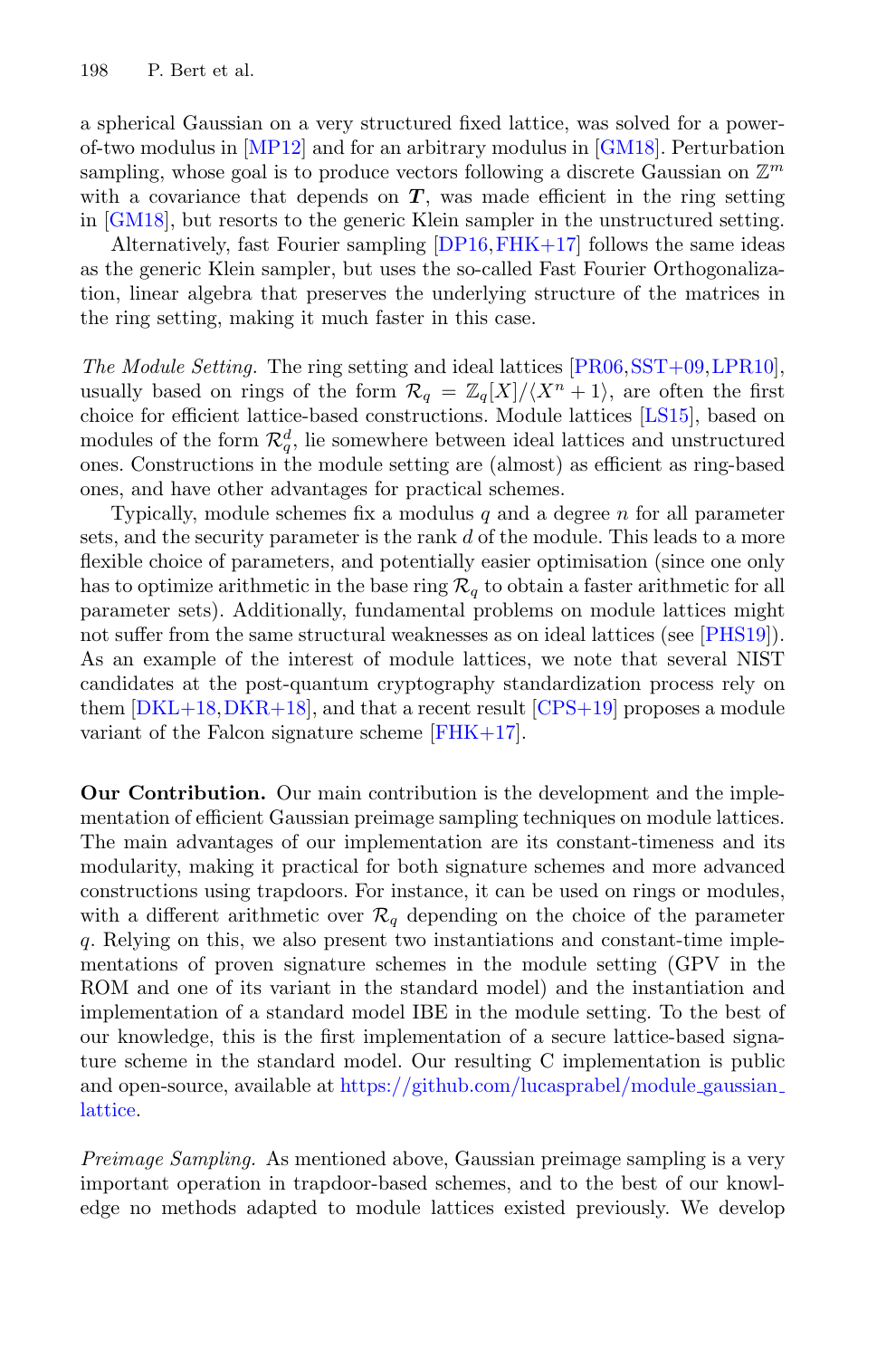efficient algorithms for trapdoor generation and Gaussian preimage sampling in the module setting, by generalizing existing tools in the unstructured and ring settings [\[MP12,](#page-19-6)[GM18](#page-18-4)]. Even if most of this adaptation is quite direct, it has to be done carefully to correctly work over modules. In particular, the perturbation sampling step does not directly adapt, and we resort to our own algorithm, using some subroutines from [\[GM18\]](#page-18-4). We also provide a detailed description of those algorithms and of the conditions needed to choose their parameters. This can be used as a building block for advanced trapdoor-based constructions, such as identity-based encryption, attribute-based encryption, or group signature.

Our implementation requires no external dependencies, and is easy to modify if needed. In particular, it is very modular and relies on several basic blocks that can be swapped out, as represented in Fig. [1:](#page-4-0) the arithmetic over  $\mathbb{Z}_q$  and  $\mathcal{R}_q$ , a pseudorandom number generator, and a (constant-time) sampler of discrete Gaussian distributions over Z. For instance, we do not use the same arithmetic over  $\mathcal{R}_q$  in our two signature schemes, as they need the ring  $\mathcal{R}_q$  to have a different structure.



<span id="page-4-0"></span>**Fig. 1.** Basic structure of our implementation and relationships between the blocks.

**Table 1.** Overview of the performances of our trapdoor tools and cost of sampling scalar Gaussians for  $n = 256$  and  $d = 4$ .

<span id="page-4-1"></span>

| Phase                                              | TrapGen   SamplePre                     |           |                    |  |  |  |
|----------------------------------------------------|-----------------------------------------|-----------|--------------------|--|--|--|
|                                                    | Perturb. sampling   G-sampling   Global |           |                    |  |  |  |
| Running time $ 36.56 \text{ ms}   5.48 \text{ ms}$ |                                         | $8.28$ ms | $14.87 \text{ ms}$ |  |  |  |
| Sampling $D_{\mathbb{Z}}$   74\%                   | 60%                                     | 84\%      | 70%                |  |  |  |

In Table [1](#page-4-1) we give an overview of the running times of our trapdoor algorithms on an Intel i7-8650U CPU running at 1.90 GHz. In particular, we highlight the proportion of time spent sampling Gaussians over  $\mathbb{Z}$ , and notice that having an efficient sampler is very important, since it makes up the largest part of the running times.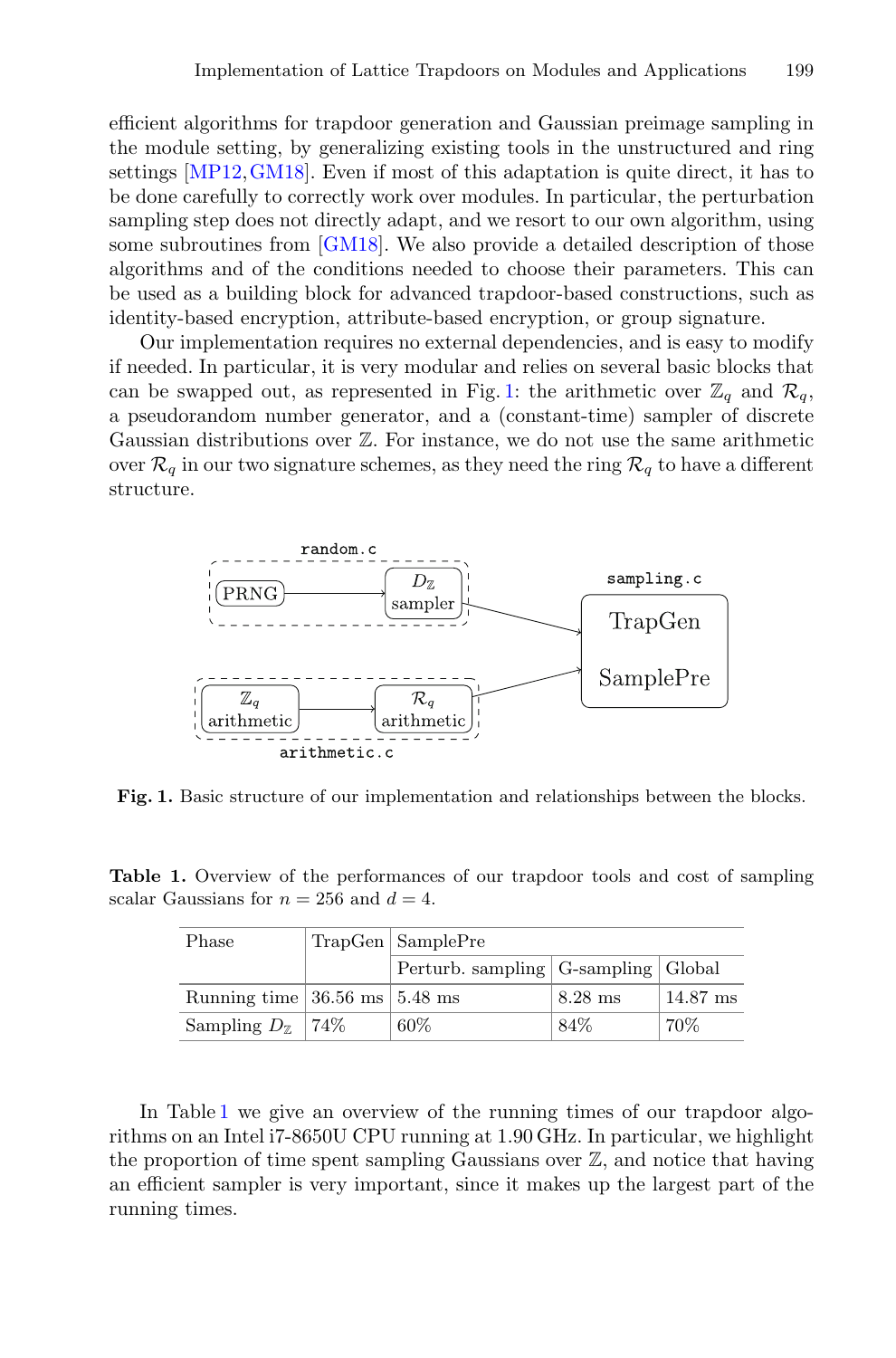*Applications.* As an application, we propose an implementation of two trapdoorbased signature schemes and of an identity-based encryption scheme. The GPV signature is the simplest trapdoor-based scheme one can think of, since key generation is exactly the trapdoor generation algorithm, and signing essentially consists in Gaussian preimage sampling. As such, it makes for a natural way of evaluating trapdoor tools and techniques. Our second signature scheme, proven secure in the standard model, is a variation on GPV, and has been constructed by adapting the scheme from [\[BFRS18\]](#page-17-2) to the module setting. The original construction was using an encoding function which should satisfy a strong injectivity property but does not in practice. We propose a construction for this encoding using a result of [\[LS18\]](#page-19-11), which allows us to find invertible elements in  $R_q$ , and which needs a specific  $q$  as a consequence. Relying on this signature scheme, we also implement the standard model IBE scheme from [\[BFRS18](#page-17-2)], which was inspired by the IBE [\[ABB10a](#page-17-8)], in the module setting.

Our GPV implementation relies on our trapdoor tools, as well as a Number Theoretic Transform for fast multiplication in  $\mathcal{R}_q$ , adapted from CRYSTALS-Kyber [\[DKL+18](#page-17-10)]. In our standard model schemes, the particular structure of the ring, due to the particular choice of  $q$ , is incompatible with the NTT. As such, the main difference with GPV in terms of implementation is the use of a partial NTT inspired by [\[LS18](#page-19-11)], instead of a full one. An example of performances of our signatures is given in Table [2.](#page-5-0) For this set of parameters, the public key has size 508kB, the private key 5.06MB and the signature 131kB.

| Scheme                                                                   | KeyGen   Sign | Verify |
|--------------------------------------------------------------------------|---------------|--------|
| GPV ([GPR+19]) $ 5.86 \text{ ms}   32.42 \text{ ms}   0.28 \text{ ms}$   |               |        |
| GPV (this work) $ 8.94 \text{ ms}   13.08 \text{ ms}   0.29 \text{ ms}$  |               |        |
| BFRS (this work) $ 9.46 \text{ ms}   15.66 \text{ ms}   1.19 \text{ ms}$ |               |        |

<span id="page-5-0"></span>**Table 2.** Performances of our signatures and comparison with previous GPV implementation (96-bit security parameter sets, lattice dimension 1024, modulus  $q \approx 2^{30}$ ).

*Comparison with Previous Works.* From a theoretical point of view, the adaptation of the algorithms from [\[MP12](#page-19-6)[,GM18](#page-18-4)] to the module setting is quite direct but has to be done carefully, in particular concerning the perturbation sampling algorithm which is an important step in those algorithms. This algorithm over rings is iteratively sampling vectors with a covariance matrix of dimension  $2 \times 2$ over R, whereas in our case, the matrix has size  $2d \times 2d$ , where d is the module rank. As a consequence, we have to decompose the covariance matrix into blocks of different sizes at each iteration instead of simply updating ring elements.

We chose to only compare our GPV implementation with the recent work of Gür *et al.*  $[GPR+19]$ , as it already outperforms previous implementations of Gaussian preimage sampling [\[BB13](#page-17-3)[,GPR+18](#page-18-9)] Again, we stress that one of the main advantages of our implementation compared to  $GPR+19$  is its modularity rather than its performance.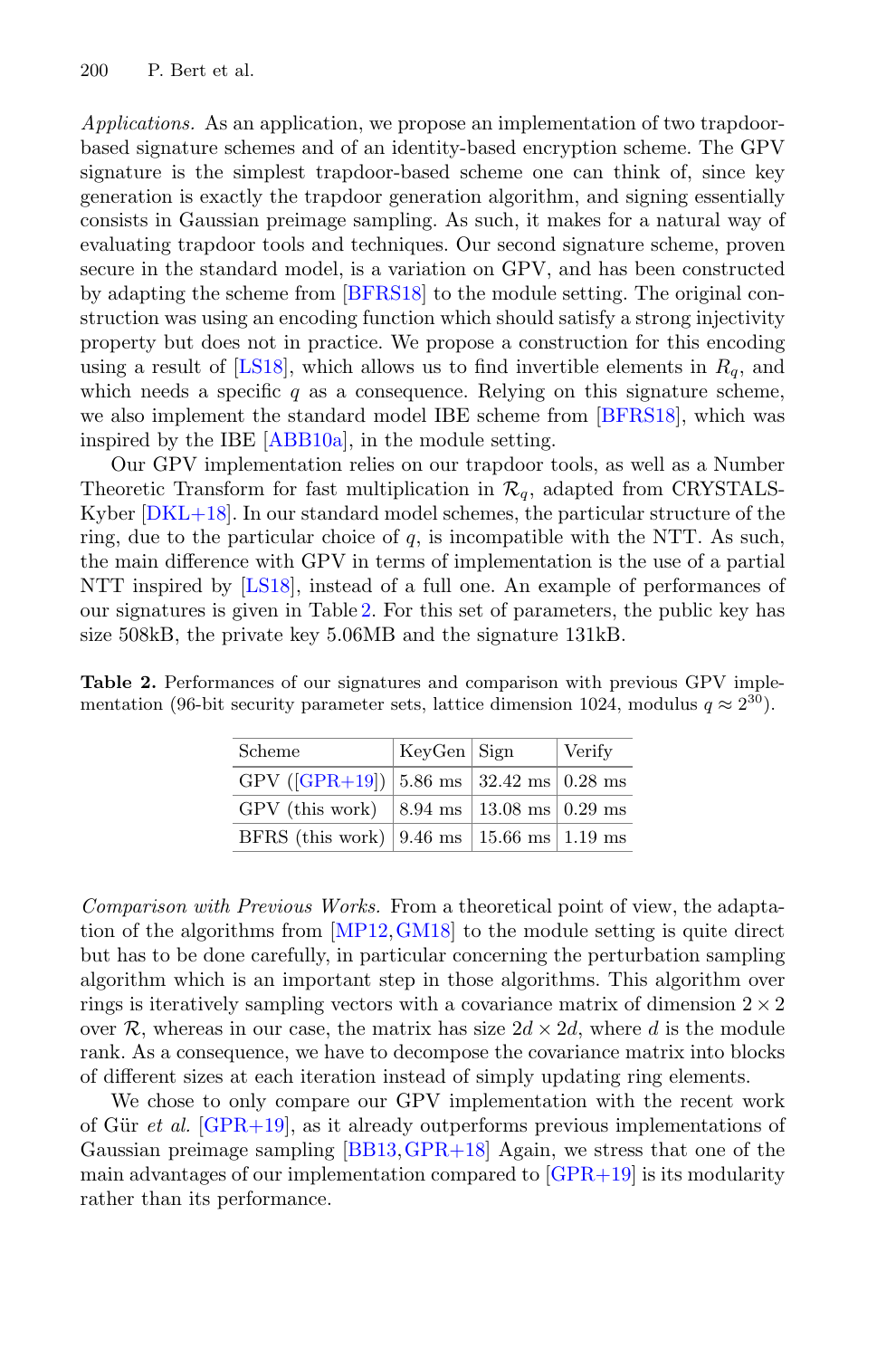We provide a new encoding function for the signature and the IBE schemes which allows to correct a security issue in the corresponding schemes in [\[BFRS18\]](#page-17-2). Our implementation does not rely on the BFRS one and then does not use the NFLlib library. We do not compare the original implementation of the BFRS scheme [\[BFRS18\]](#page-17-2) with our corrected version, as the former's limited security would make the comparison irrelevant.

We also present a public and open-source implementation of a standard model IBE scheme in the module setting, relying on our standard model signature scheme, which represents also a contribution, given the low number of existing IBE implementations. In particular, our construction does not rely on the NTRU assumption as both implementations in [\[DLP14](#page-17-9),[ZMS+21](#page-19-9)].

**Organization of the Paper.** This article focuses mainly on our implementation contribution, which we believe is the major contribution of the paper, but we also describe the Gaussian preimage sampling techniques on module lattices in Sect. [3.](#page-8-0) In Sect. [4,](#page-12-0) we explain our applications with two proven trapdoor-based signature schemes and a standard model IBE in the module setting. The theoretical part which led us to these implementations is presented and detailed in a rigorous way in the appendices of the full version of the paper.

**Conclusion and Open Problems.** Our results show that while the resulting schemes are not competitive with the most efficient NIST candidates (in particular the keys are quite large and probably not fit for embedded platforms), they are practical and run on a standard laptop in acceptable time (see Table [2\)](#page-5-0), paving the way for practical advanced trapdoor-based constructions. Besides, the standard model security of our second scheme comes at a low additional cost compared to the ROM GPV signature.

We believe that our schemes performances can still be improved. In particular, the modularity of our implementation makes it easy to modify if needed. For instance, the use of another Gaussian sampler over integers could reduce our timings. Our results seem to confirm that using NTRU lattices provides much better results even if it requires an additionally NTRU assumption. Finally, an interesting open problem would be to study the impact of approximate trapdoors [\[CGM19](#page-17-4)] on IBE schemes, and possibly on more advanced schemes.

#### **2 Preliminaries**

*Notations.* We denote (column) vectors by bold lowercase letters, and matrices by bold uppercase letters. The norm  $\|\cdot\|$  denotes the euclidean norm, and the norm of a vector over  $\mathbb{Z}_q$  is the norm of the corresponding vector over  $\mathbb Z$  with entries in  $\{-\lfloor q/2 \rfloor, \ldots, \lfloor q/2 \rfloor\}$ . A symmetric matrix  $M \in \mathbb{R}^{n \times n}$  is said to be positive definite (resp. positive semidefinite) if for all nonzero  $x \in \mathbb{R}^n$  we have  $x^T M x > 0$  (resp.  $x^T M x \ge 0$ ), in which case we write  $M \succ 0$  (resp.  $M \succeq 0$ ).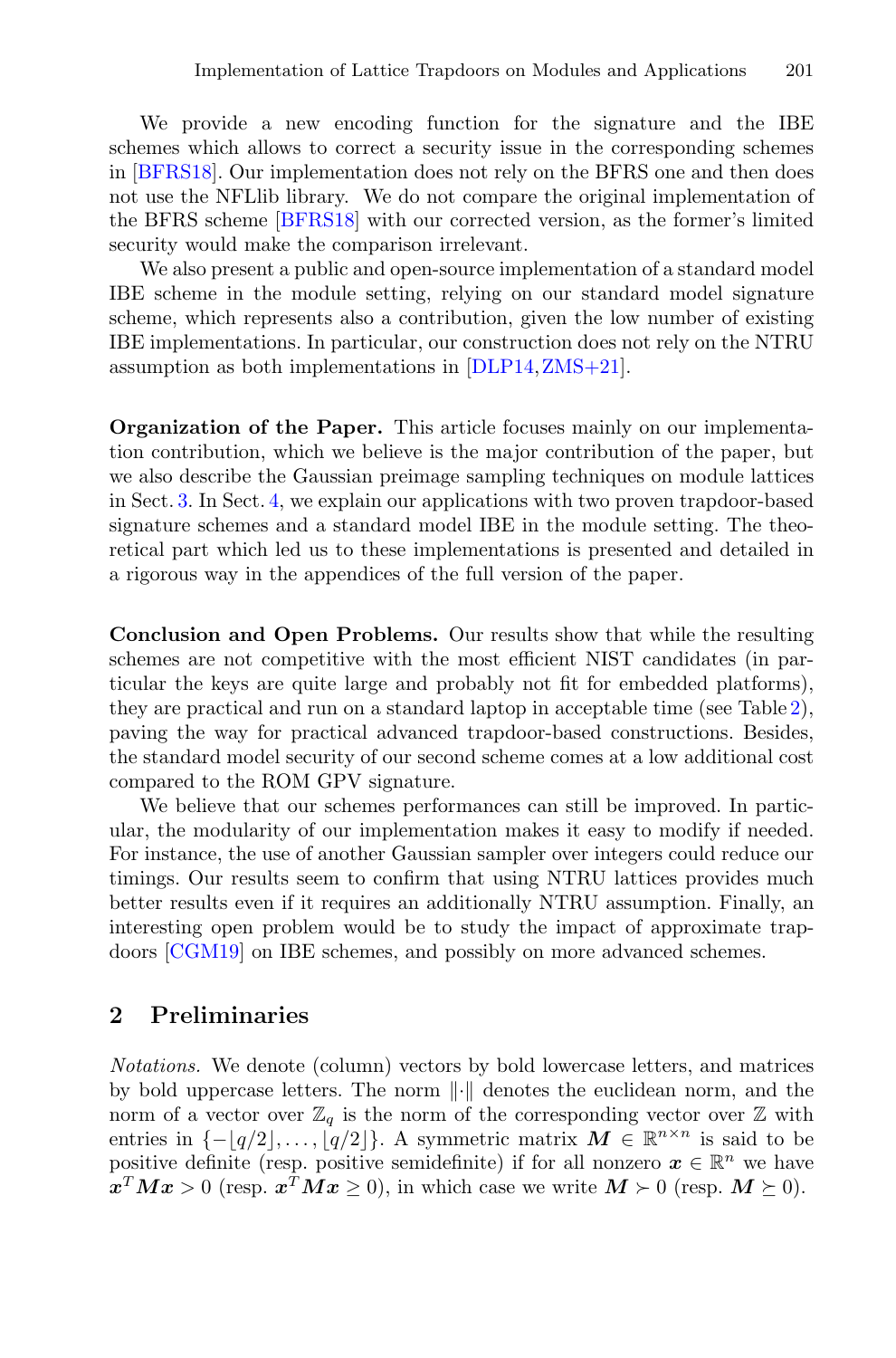**Lattices and Discrete Gaussian Distributions.** Given a set of linearly independent vectors  $\mathbf{B} = \{b_1, \ldots, b_k\} \subset \mathbb{R}^m$ , the lattice with basis *B* is the set  $\{\sum_{i=1}^k \lambda_i \mathbf{b}_i, \lambda_i \in \mathbb{Z}\}\)$ , and its rank is k. For  $\mathbf{A} \in \mathbb{Z}_q^{n \times m}$  and  $\mathbf{u} \in \mathbb{Z}_q^n$ , we define the following m-dimensional q-ary lattice and its coset  $\Lambda_q^{\perp}(A)$  =  $\{ x \in \mathbb{Z}^m \mid Ax = 0 \bmod q \}$  and  $\Lambda_q^u(A) = \{ x \in \mathbb{Z}^m \mid Ax = u \bmod q \}$ .

Module lattices are particular lattices that have a polynomial structure. We consider the ones that are based on the rings  $\mathcal{R} = \mathbb{Z}[X]/\langle X^n + 1 \rangle$  and  $\mathcal{R}_q = \mathbb{Z}_q[X]/\langle X^n + 1 \rangle$ , where *n* is a power of two and *q* is prime. They are sublattices of the full lattice  $\mathcal{R}^m$ , itself isomorphic to the integer lattice  $\mathbb{Z}^{nm}$ .

The discrete Gaussian distribution of center  $c \in \mathbb{R}^n$  and parameter  $\sigma > 0$ over a full-rank lattice  $\Lambda \subset \mathbb{Z}^n$  is denoted  $D_{\Lambda,\sigma,c}$ . It is the probability distribution over *Λ* such that each  $x \in A$  is assigned a probability proportional to  $\rho_{\sigma,c}(x) =$  $\exp(-\frac{\pi ||x-c||^2}{\sigma^2})$ . For a positive definite matrix  $\Sigma \in \mathbb{R}^{n \times n}$ , we also define the (skewed) density  $\rho_{c,\sqrt{\Sigma}}(x) = \exp(-\pi(x-c)^T \Sigma^{-1}(x-c))$ , and the corresponding discrete Gaussian distribution of center *c* and covariance  $\Sigma$  denoted  $D_{A,\sqrt{\Sigma}}$  ,

*Smoothing Parameter.* The smoothing parameter  $\eta_{\varepsilon}(\Lambda)$  of a lattice  $\Lambda$  was introduced in [\[MR07\]](#page-19-12). We use the following lemma to find a lower bound for it.

**Lemma 1** ( $[GPV08, Lemma 3.1]$  $[GPV08, Lemma 3.1]$ ). Let  $A \subset \mathbb{R}^n$  be a lattice with basis **B**, and *B* the Gram-Schmidt orthogonalization of **B**. Then, for any  $\varepsilon > 0$ , we have  $\eta_{\varepsilon}(A) \leq ||\ddot{B}|| \cdot \sqrt{\ln(2n(1+1/\varepsilon))/\pi}.$ 

*Gaussian Tailcut.* We denote by t the tailcut of the discrete Gaussian of parameter  $\sigma$ . It is a positive number such that samples from  $D_{\mathbb{Z},\sigma}$  land outside of  $[-t\sigma, t\sigma]$  only with negligible probability. We choose it using the fact that  $\Pr_{x \leftarrow D_{\mathbb{Z},\sigma}} [|x| > t\sigma] \le \text{erfc} \left( t/\sqrt{2} \right), \text{ where } \text{erfc}(x) = 1 - \frac{2}{\pi} \int_0^x \exp^{-u^2} \, \mathrm{d}u.$  This generalizes to higher dimensions using the following lemma.

**Lemma 2 (**[\[MR07](#page-19-12), **Lemma 4.4]).** *For any* n*-dimensional lattice* Λ*, vector*  $c \in \mathbb{R}^n$ , reals  $0 < \varepsilon < 1$  and  $\sigma \geq \eta_{\varepsilon}(A)$ , if x is distributed according to  $D_{A,\sigma,c}$ , *then we have*  $Pr[\|\mathbf{x} - \mathbf{c}\| > \sigma \sqrt{n}] \leq \frac{1+\varepsilon}{1-\varepsilon} \cdot 2^{-n}$ .

**Module Hardness Assumptions.** As in most practical lattice-based constructions [\[ABB+19](#page-16-0)[,ADP+16,](#page-17-13)[BFRS18,](#page-17-2)[DKL+18](#page-17-10),[FHK+17](#page-18-11)], we consider rings of the form  $\mathcal{R} = \mathbb{Z}[X]/\langle X^n + 1 \rangle$  and  $\mathcal{R}_q = \mathbb{Z}_q[X]/\langle X^n + 1 \rangle$ , where n is a power of two and q a prime modulus. The polynomial  $X<sup>n</sup> + 1$  is the cyclotomic polynomial of order  $2n$ , and  $\mathcal R$  is the corresponding cyclotomic ring.

The module variants generalizing Ring-SIS and Ring-LWE were introduced in [\[LS15](#page-18-1)]. The parameter d corresponds to the rank of the module, and  $nd$  is the dimension of the corresponding module lattice  $(d = 1$  gives the ring problem). Their difficulty is proven by worst-case to average-case reductions from hard problems on module lattices [\[LS15\]](#page-18-1).

**Definition 1** (Module-SIS<sub>n,d,m,q, $\beta$ ). *Given a uniformly random*  $A \in \mathcal{R}_q^{d \times m}$ ,</sub> *find a vector*  $\mathbf{x} \in \mathcal{R}^m$  *such that*  $\mathbf{A}\mathbf{x} = \mathbf{0} \mod q$ , and  $0 < ||\mathbf{x}|| \leq \beta$ .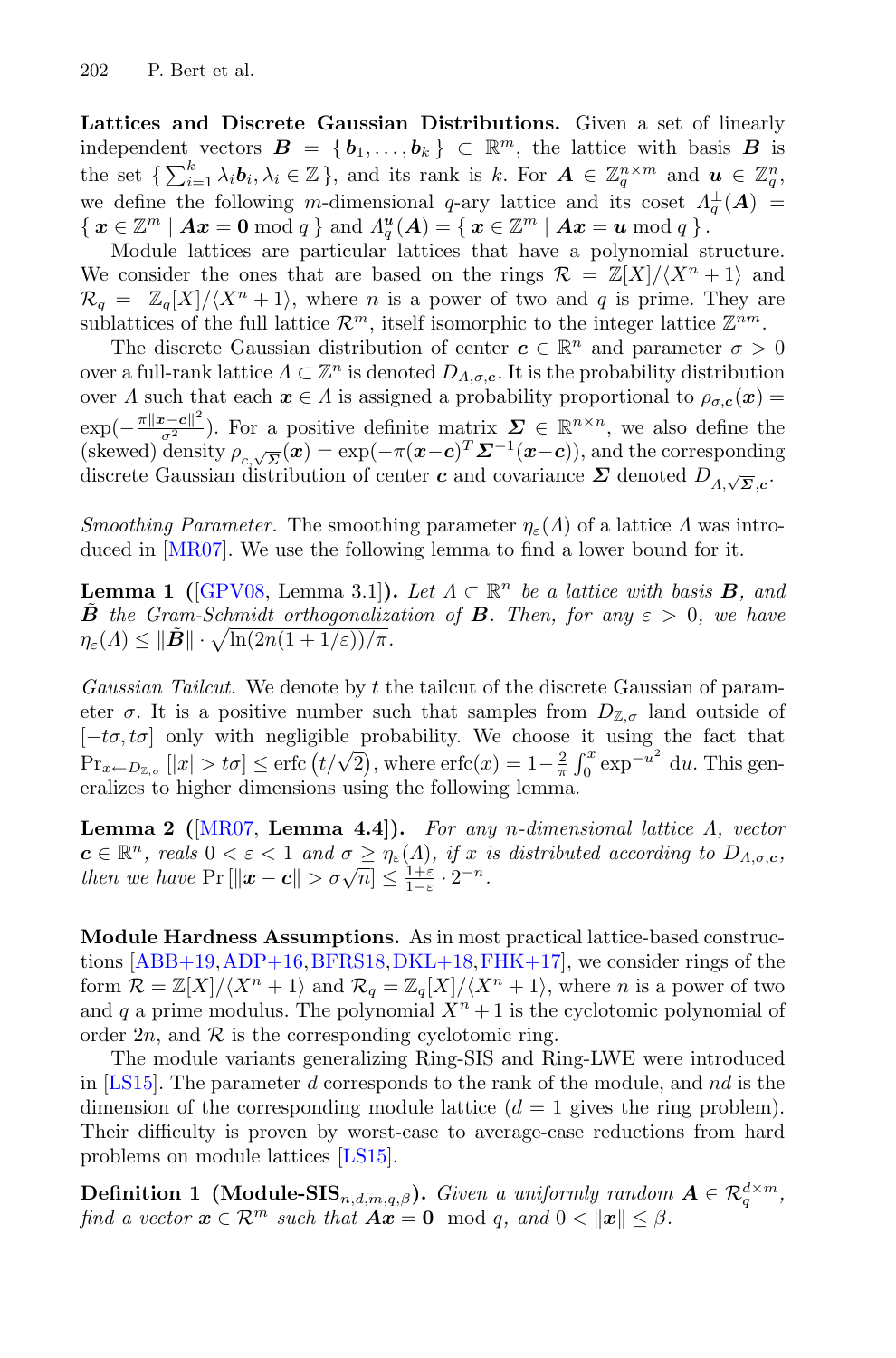**Definition 2** (Decision Module-LWE<sub>n,d,q, $\sigma$ </sub>). *Given a uniform*  $A \in \mathcal{R}_a^{m \times d}$ *and the vector*  $\mathbf{b} = \mathbf{A}\mathbf{s} + \mathbf{e} \bmod q$ , where  $\mathbf{s} \leftarrow \mathcal{U}(\mathcal{R}_q^d)$  and  $\mathbf{e} \leftarrow D_{\mathcal{R}^m, \sigma}$ , distinguish *the distribution of*  $(A, b)$  *from the uniform distribution over*  $\mathcal{R}_q^{m \times d} \times \mathcal{R}_q^m$ .

#### <span id="page-8-0"></span>**3 Gaussian Preimage Sampling on Module Lattices**

Efficient trapdoor-based schemes, including the two signatures and the IBE we implement, are based on the notion of trapdoor from [\[MP12](#page-19-6)]. These trapdoors are an improvement on the short bases of [\[GPV08\]](#page-18-5), as they are more compact and enjoy faster algorithms, both asymptotically and in practice. They were generalized to ideal lattices in [\[LCC14\]](#page-18-13), and an efficient instantiation of the associated algorithms was given in [\[GM18\]](#page-18-4). To the best of our knowledge, neither the trapdoors nor their algorithms had been adapted yet to the module setting.

In the full version of this article, we generalize in detail these constructions to module lattices, following the ideas from [\[MP12](#page-19-6)], by accomplishing two goals:

- We derive an algorithm TrapGen from [\[MP12](#page-19-6), Section 5.2], which is described in the full version of the paper. It generates a uniform matrix  $A \in \mathcal{R}_a^{d \times m}$  along with its trapdoor  $T \in \mathcal{R}^{2d \times dk}$ , where  $k = \lceil \log_b q \rceil$  and  $m = d(k+2)$ . The trapdoor  $T$  is sampled from a Gaussian distribution of parameter  $\sigma$ . The matrix *A* defines hard module SIS and ISIS problems.
- We give an algorithm SamplePre, described in the full version of the paper, that uses  $T \in \mathbb{R}^{2d \times dk}$  to perform efficient Gaussian preimage sampling with parameter  $\zeta$ , effectively solving the module SIS and ISIS problems.

Gaussian preimage sampling consists in sampling from a spherical discrete Gaussian distribution on cosets of the lattice  $\Lambda_q^{\perp}(A)$  (that is, the sets  $\Lambda_q^u(A)$  for  $u \in \mathcal{R}^d$  using *T*. The standard deviation  $\zeta$  of this distribution should be small (so that it is hard to sample from it without knowing *T* ), and the produced vectors should not leak any information about  $T$ . To this end, we follow the method introduced in [\[MP12\]](#page-19-6) where sampling from  $D_{A_q^u(A),\zeta}$  is divided into two complementary phases:

- $-G-sampling$  of parameter  $\alpha$  (described in Section A.2 of the full version of the paper), which ensures that our samples actually lie in the good coset.
- *Perturbation sampling* with parameters  $\zeta$  and  $\alpha$  (described in Sect. [3.1\)](#page-8-1), which conceals the information about *T* in the output distribution.

Most of these steps are direct adaptations of the original results, except the last one that we now explain more in detail.

#### <span id="page-8-1"></span>**3.1 Perturbation Sampling**

Perturbation sampling aims at sampling vectors following the Gaussian distribution over  $\mathcal{R}^m$  of covariance  $\sum_p = \zeta^2 I - \alpha^2 \begin{bmatrix} T \\ I \end{bmatrix} \begin{bmatrix} T^T \\ I \end{bmatrix}$ . In a way, this covariance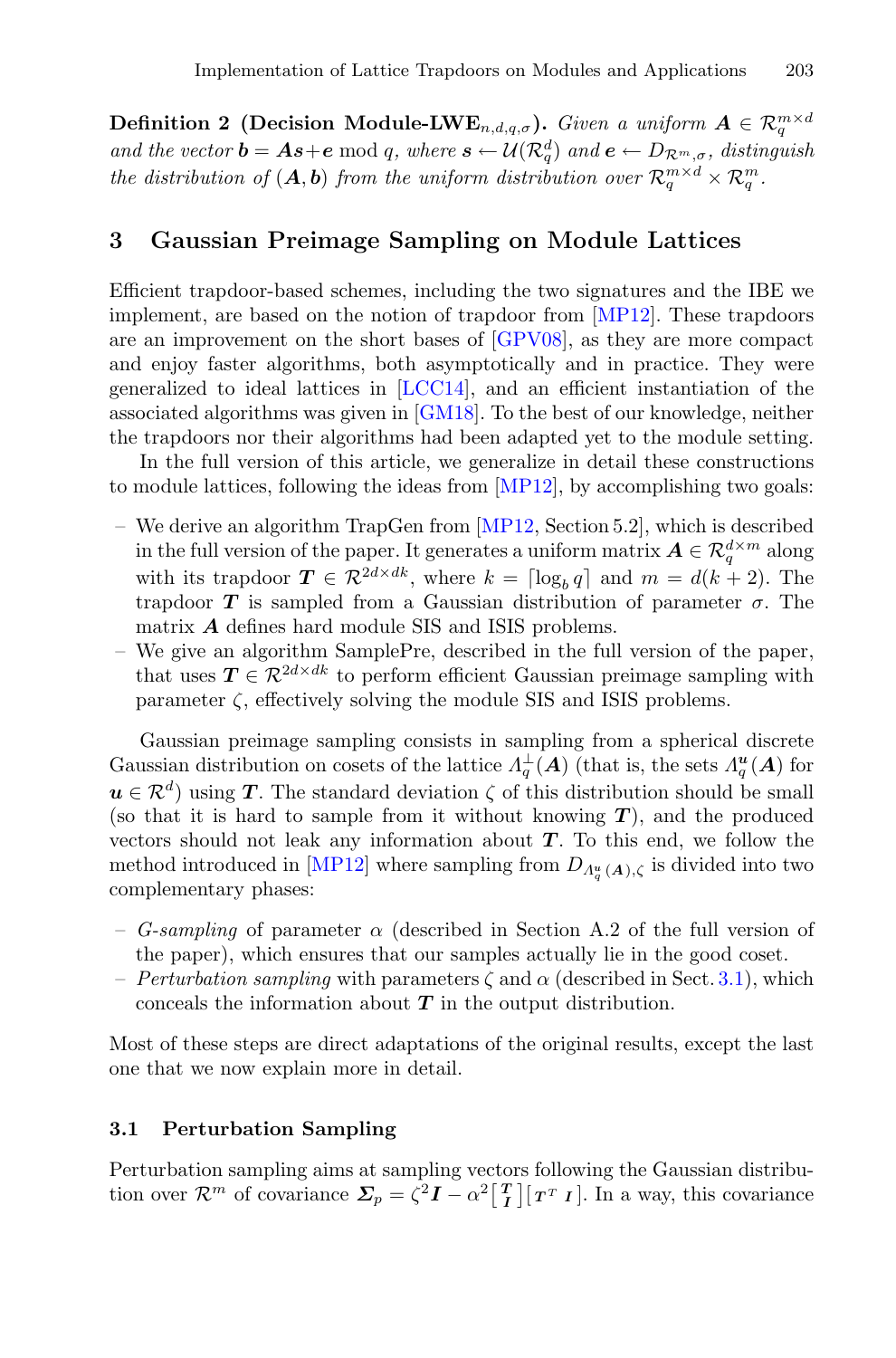matrix is complementary to the one of  $\lfloor T \rfloor z$ , where z is the output of the Gsampling. This is so that when we sum the perturbation  $p$  and  $\lfloor \frac{T}{I} \rfloor z$ , the final covariance matrix  $\Sigma_p + \alpha^2 \begin{bmatrix} T \\ I \end{bmatrix} \begin{bmatrix} T^T \\ I \end{bmatrix} = \zeta^2 I$  does not leak any information about the trapdoor *T* .

Internally, perturbation sampling takes place in the ring  $\mathcal{P} = \mathbb{R}[X]/\langle X^n + 1 \rangle$ rather than the usual ring  $\mathcal R$ . As in most discrete Gaussian sampling algorithms, computations are done with real numbers even if the end result is composed of integers only. Since  $\mathcal R$  can naturally be embedded in  $\mathcal P$ , we can consider  $T$  and covariance matrices to have entries in P.

Genise and Micciancio made this operation efficient in the ring setting [\[GM18](#page-18-4)]. In particular, they describe an algorithm SampleFz which takes as input a covariance polynomial  $f$  and a center  $c$ , and returns a sample from the corresponding Gaussian distribution over  $\mathcal{R}$ . Their method cannot be applied directly to the module setting because of the additional rank module parameter d. Instead of having to sample vectors with a covariance matrix of dimension  $2 \times 2$  over R and with a center  $(c_0, c_1) \in \mathcal{R}^2$  as in [\[GM18\]](#page-18-4), we have to work with a covariance matrix  $\Sigma \in \mathcal{P}^{2d \times 2d}$  and a center  $c \in \mathcal{P}^{2d}$ . However, by using [\[GM18,](#page-18-4) Lemma 4.3] and the SampleFz algorithm, we wisely decompose the covariance matrices into blocks of different sizes at each iteration and update our center, allowing us to iteratively sample the perturbations  $p_i \in \mathcal{R}$ .

*An Efficient Algorithm for Sampling Perturbations.* We now give a description of the algorithm SamplePerturb which, given the trapdoor *T* and the Gaussian parameters  $\zeta$  and  $\alpha$ , returns a vector **p** sampled from the centered discrete Gaussian over  $\mathcal{R}^m$  of covariance  $\sum_p = \zeta^2 I - \alpha^2 \begin{bmatrix} T \\ I \end{bmatrix} \begin{bmatrix} T^T I \end{bmatrix}$ . This algorithm does not explicitly use  $\Sigma_p \in \mathcal{P}^{m \times m}$ , but only a much smaller matrix  $\Sigma \in \mathcal{P}^{2d \times 2d}$ , which can be computed in advance. It uses the algorithm SampleFz [\[GM18](#page-18-4), Section 4 to sample from discrete Gaussians over  $\mathcal{R}$ .

Algorithm 1 SamplePerturb $(T, \zeta, \alpha)$  for sampling a perturbation vector

|     | 1: function SamplePerturb $(T \in \mathcal{P}^{2a \times a\kappa}, \zeta > 0, \alpha > 0)$                                     |                                                                                                            |
|-----|--------------------------------------------------------------------------------------------------------------------------------|------------------------------------------------------------------------------------------------------------|
| 2:  | $\boldsymbol{p}_s \leftarrow D_{\mathcal{R}^{dk},\zeta^2-\alpha^2}$                                                            | $\triangleright {\mathbf{p}}_s \in \mathcal{R}^{dk}$                                                       |
| 3:  | $\boldsymbol{c} \leftarrow -\frac{\alpha^2}{\epsilon^2-\alpha^2} \boldsymbol{T} \boldsymbol{p}_s$                              | $\triangleright \textbf{c} \in \mathcal{P}^{2d}$                                                           |
| 4:  | $\boldsymbol{\Sigma} \leftarrow \zeta^2 \boldsymbol{I} - (\alpha^{-2} - \zeta^{-2})^{-1} \boldsymbol{T} \boldsymbol{T}^T$      | $\triangleright$ $\boldsymbol{\Sigma} \in \mathcal{P}^{2d \times 2d}$                                      |
| 5:  | for $i = 2d - 10$ do                                                                                                           |                                                                                                            |
| 6:  | $\boldsymbol{\Sigma} = \left  \begin{array}{cc} \boldsymbol{A} & \boldsymbol{B} \\ \boldsymbol{B}^T & f \end{array} \right  .$ | $\triangleright$ $A \in \mathcal{P}^{i \times i}$ , $B \in \mathcal{P}^{i \times 1}$ , $f \in \mathcal{P}$ |
| 7:  | $\mathbf{c} = (\mathbf{c}', c_i)$                                                                                              | $\triangleright \mathbf{c}' \in \mathcal{P}^i, c_i \in \mathcal{P}$                                        |
| 8:  | $p_i \leftarrow D_{\mathcal{R}, \sqrt{f}, c_i}$                                                                                | $\triangleright p_i \in \mathcal{R}$                                                                       |
| 9:  | $\mathbf{c} \leftarrow \mathbf{c}' + f^{-1} \mathbf{B}(p_i - c_i)$                                                             | $\triangleright$ $\mathbf{c} \in \mathcal{P}^i$                                                            |
| 10: | $\boldsymbol{\Sigma} \leftarrow \boldsymbol{A} - f^{-1} \boldsymbol{B} \boldsymbol{B}^T$                                       | $\triangleright$ $\boldsymbol{\Sigma} \in \mathcal{P}^{i \times i}$                                        |
| 11: | $\boldsymbol{p} \leftarrow (p_0, \ldots, p_{2d-1}, \boldsymbol{p}_s)$                                                          | $\triangleright$ $\boldsymbol{p} \in \mathcal{R}^m$                                                        |
| 12: | return p                                                                                                                       |                                                                                                            |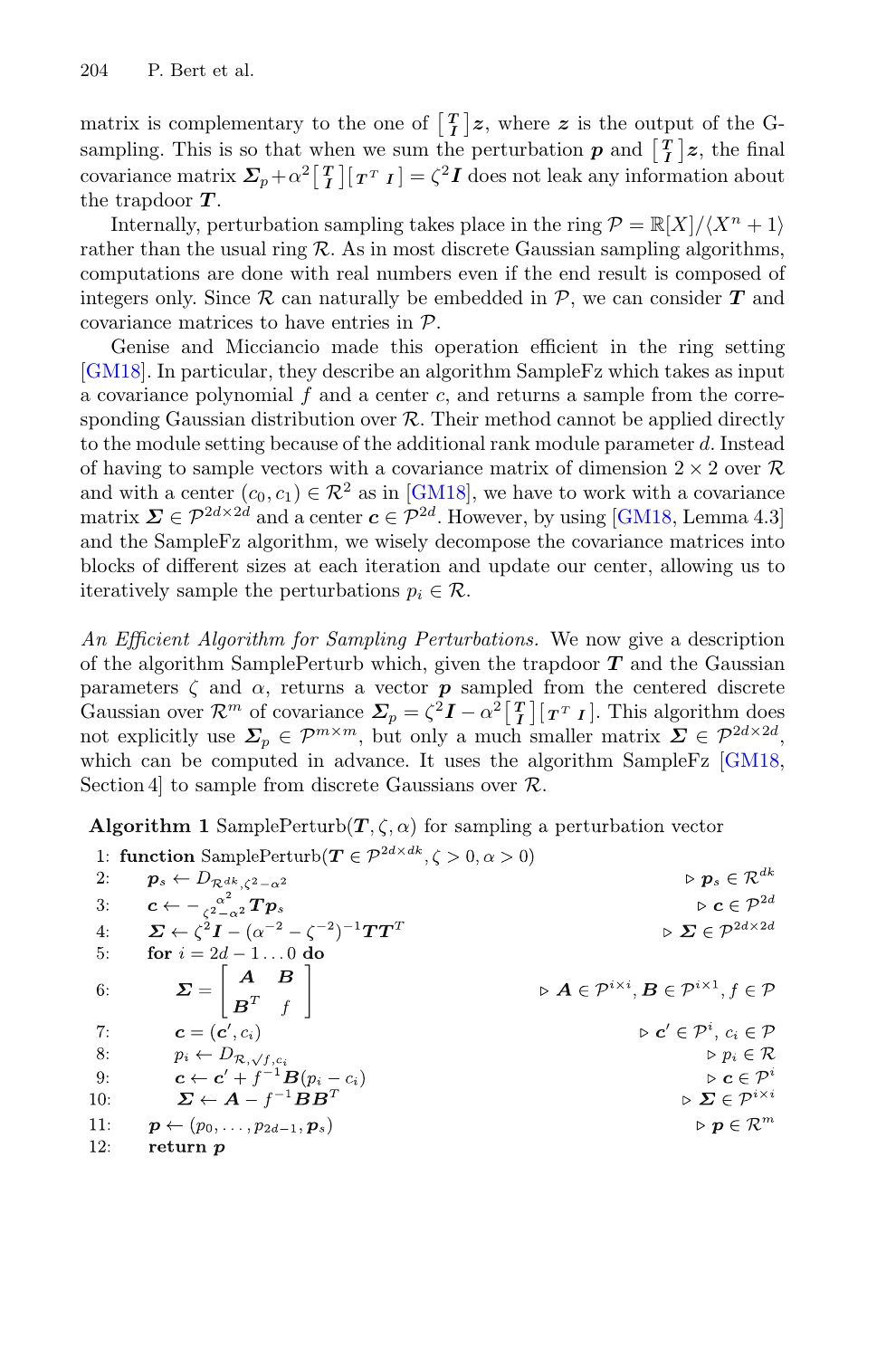Note that in lines 6 and 7 of Algorithm 1, no computation is actually performed: different parts of the variables  $\Sigma$  and  $c$  are just given names, for a clearer understanding.

Algorithm 1 has a complexity of  $\Theta(d^2 n \log n)$  scalar operations, if we ignore the updates to  $\Sigma$  (which only depend on  $T$  and can actually be precomputed in  $\Theta(d^3n \log n)$  in the trapdoor generation). This stems from the fact that multiplication in  $P$  and SampleFz both take  $\Theta(n \log n)$  time.

The correctness of this algorithm is proven by the following Theorem.

**Theorem 1.** Let  $T \in \mathcal{P}^{2d \times dk}$ ,  $\zeta, \alpha > 0$ , and  $\mathcal{L}_p = \zeta^2 \mathbf{I} - \alpha^2 \begin{bmatrix} T \\ I \end{bmatrix} \begin{bmatrix} T^T & I \end{bmatrix} \in \mathcal{P}^{m \times m}$ *be the derived perturbation covariance matrix.*

*If*  $\Sigma_p \succeq \eta_\varepsilon^2(\mathbb{Z}^{nm})$ , then SamplePerturb $(T, \zeta, \alpha)$  *returns a vector*  $p \in \mathcal{R}^m$ *whose distribution is statistically indistinguishable from*  $D_{\mathcal{R}^m,\sqrt{\Sigma_p}}$ .

We provide more details about this algorithm (in particular how transposition over  $P$  is defined) and a proof of correctness in Appendix A.3 of the full version of this paper.

#### <span id="page-10-0"></span>**3.2 Implementation**

To generate our specific discrete Gaussian distributions, we make use of the following building blocks: the AES-based pseudorandom number generator from [\[MN17\]](#page-19-13) (implemented using AES-NI instructions for x86 architectures), and a sampler of discrete Gaussians over  $\mathbb Z$  similar to Karney's sampler [\[Kar16](#page-18-3)]. We chose this sampler as it can generate samples in constant time, independently of the center, Gaussian parameter, and output value. All of the computations that deal with non-integers are carried out with floating-point operations that do not involve subnormal numbers.

Our implementation of trapdoor generation and G-sampling are quite direct from the description of the algorithms, and do not have any peculiarities. As such, we will focus our explanations on the techniques used to optimize SamplePerturb.

To obtain an efficient arithmetic in  $\mathcal{P} = \mathbb{R}[X]/\langle X^n + 1 \rangle$  we used the Chinese Remainder Transform (CRT, as defined in [\[LPR13\]](#page-18-14)), as in several other works [\[DP16](#page-17-5)[,GM18](#page-18-4)[,GPR+18\]](#page-18-9). It is a kind of fast Fourier transform that evaluates a polynomial  $f \in \mathcal{P}$  at the complex primitive  $2n^{\text{th}}$  roots of unity, the *n* points of the form  $\omega_i = e^{\frac{ki\pi}{n}}$  for  $i \in \{1, 3, ..., 2n-1\}$ , in time  $\Theta(n \log n)$ . As explained in [\[GM18,](#page-18-4) Section 4.1], this CRT transform combines especially well with the algorithm SampleFz whose recursive structure is similar to that of an FFT.

Also, the matrix  $\Sigma$  is not actually updated during a run of SamplePerturb. Instead, we precompute (during the trapdoor generation) all of the 2d values that it would take during the execution of the algorithm, and store them in a single  $2d \times 2d$  triangular matrix by "stacking" them. This is possible because at each iteration of the loop,  $\Sigma$  is an  $i \times i$  matrix of which we only use the last line and column. This comes with an additional storage cost of  $d(2d + 1)$  elements from  $P$  in the secret key, and Table [3](#page-11-0) quantifies the time gains in practice.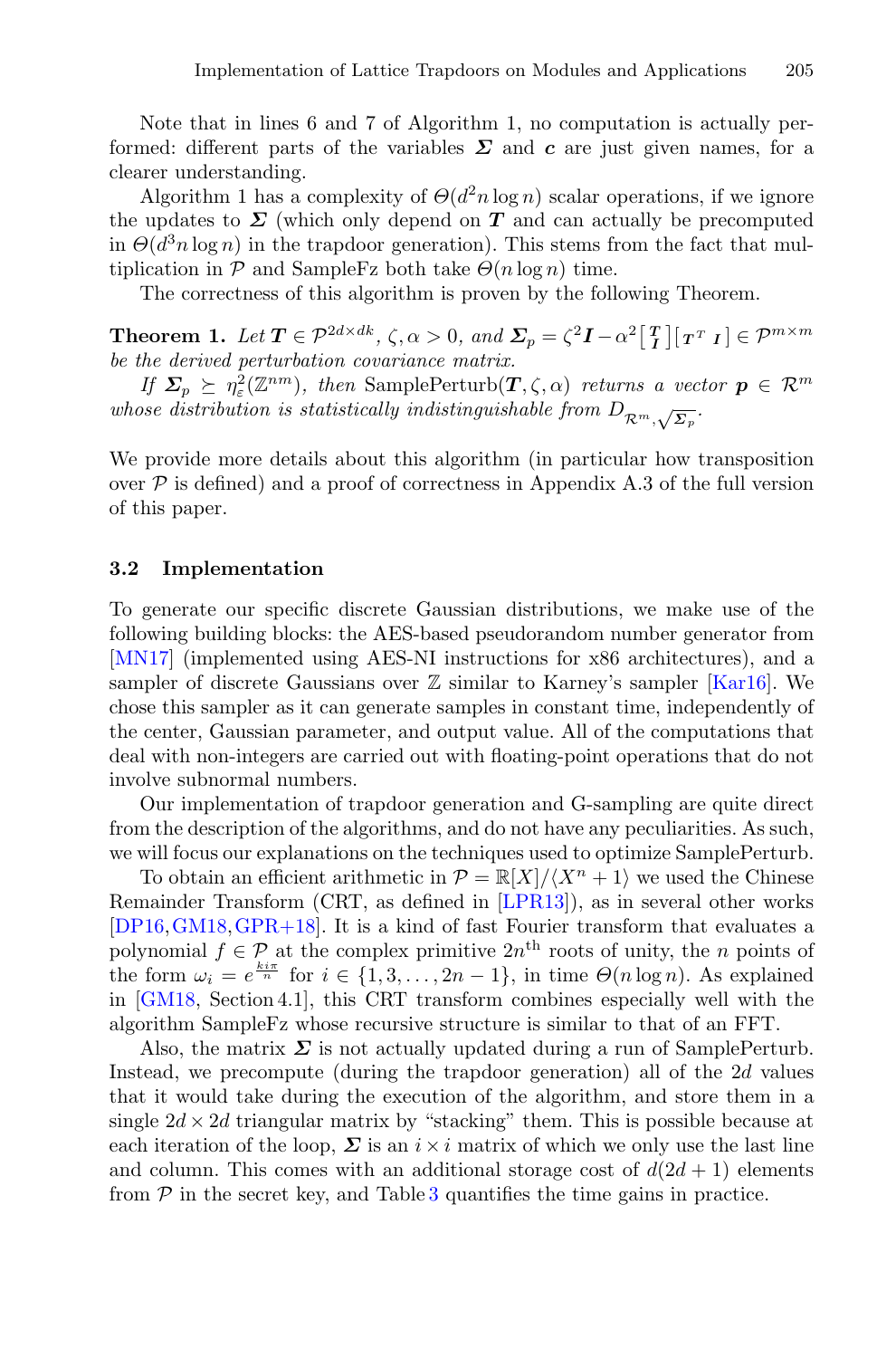Our implementation is constant-time, assuming the compiler produces constant-time code for reduction modulo q and basic operations such as integer division and multiplication. Indeed, our algorithms do not require branching nor memory access that depend on secret values. In particular, our sampler of discrete Gaussians over  $\mathbb{Z}'$ 's running time is independent of both the input parameters and the output value.

## **3.3 Performances**

We now present running times for our trapdoor generation and preimage sampling algorithms, and the cost of their different components. Our experimentations were carried out with  $n = 256$ ,  $k = \lceil \log_b q \rceil = 30$  (the values used in our signature schemes in Sects. [4\)](#page-12-0), and values of  $d$  up to 10. We ran them on an Intel i7-8650U CPU running at 1.90 GHz.

In Table [3,](#page-11-0) we see how the trapdoor generation is divided into three main operations: sampling from  $D_{\mathbb{Z},\sigma}$  for the construction of *T*, the precomputations concerning the covariance matrices (see Sect. [3.2\)](#page-10-0), and arithmetic, which is mainly computing the matrix product.

Table [4](#page-11-1) concerns the algorithm SamplePre. We also measured that sampling from discrete Gaussians over  $\mathbb Z$  constitutes 57–64% of the perturbation sampling (decreasing with d) and about  $85\%$  of the G-sampling, for a total of  $67-72\%$  of the whole presampling. Gaussian sampling over  $\mathbb Z$  makes up most of the running times of both TrapGen and SamplePre. As such, it is important for efficiency to use a fast sampler of discrete Gaussians over  $\mathbb Z$  as a building block. We remind the reader that in our implementation, this sampler can easily be swapped out for another if needed.

|                                                                                                 |                                                                 |            |                     | 10        |  |
|-------------------------------------------------------------------------------------------------|-----------------------------------------------------------------|------------|---------------------|-----------|--|
| $D_{\mathbb{Z}, \sigma}$ sampling 27.17 ms (74%) 56.37 ms (72%) 100.22 ms (67%) 159.10 ms (64%) |                                                                 |            |                     |           |  |
| $\Sigma$ computations 7.03 ms (19%) 17.11 ms (22%) 39.40 ms (26%) 71.92 ms (29%)                |                                                                 |            |                     |           |  |
| Arithmetic                                                                                      | 2.34 ms $(6\%)$ 1.11 ms $(1\%)$ 2.60 ms $(2\%)$ 5.25 ms $(2\%)$ |            |                     |           |  |
| Total                                                                                           | $36.56 \text{ ms}$                                              | $78.52$ ms | $149.57 \text{ ms}$ | 248.09 ms |  |
|                                                                                                 |                                                                 |            |                     |           |  |

<span id="page-11-0"></span>**Table 3.** Running time of the TrapGen algorithm.

<span id="page-11-1"></span>**Table 4.** Running time of the SamplePre algorithm.

| d                                                                          |                                                                           | 6          |            |  |            | 10 |  |
|----------------------------------------------------------------------------|---------------------------------------------------------------------------|------------|------------|--|------------|----|--|
| Perturb. sampling 4.73 ms (36%) 6.63 ms (38%) 9.43 ms (38%) 12.03 ms (39%) |                                                                           |            |            |  |            |    |  |
| G-sampling                                                                 | 7.48 ms $(57\%)$ 9.83 ms $(56\%)$ 13.29 ms $(54\%)$ 16.43 ms $(53\%)$     |            |            |  |            |    |  |
| Arithmetic                                                                 | $0.82 \text{ ms}$ $(6\%)$ 1.20 ms $(7\%)$ 1.98 ms $(8\%)$ 2.64 ms $(8\%)$ |            |            |  |            |    |  |
| Total                                                                      | $13.28$ ms                                                                | $17.66$ ms | $24.70$ ms |  | $31.10$ ms |    |  |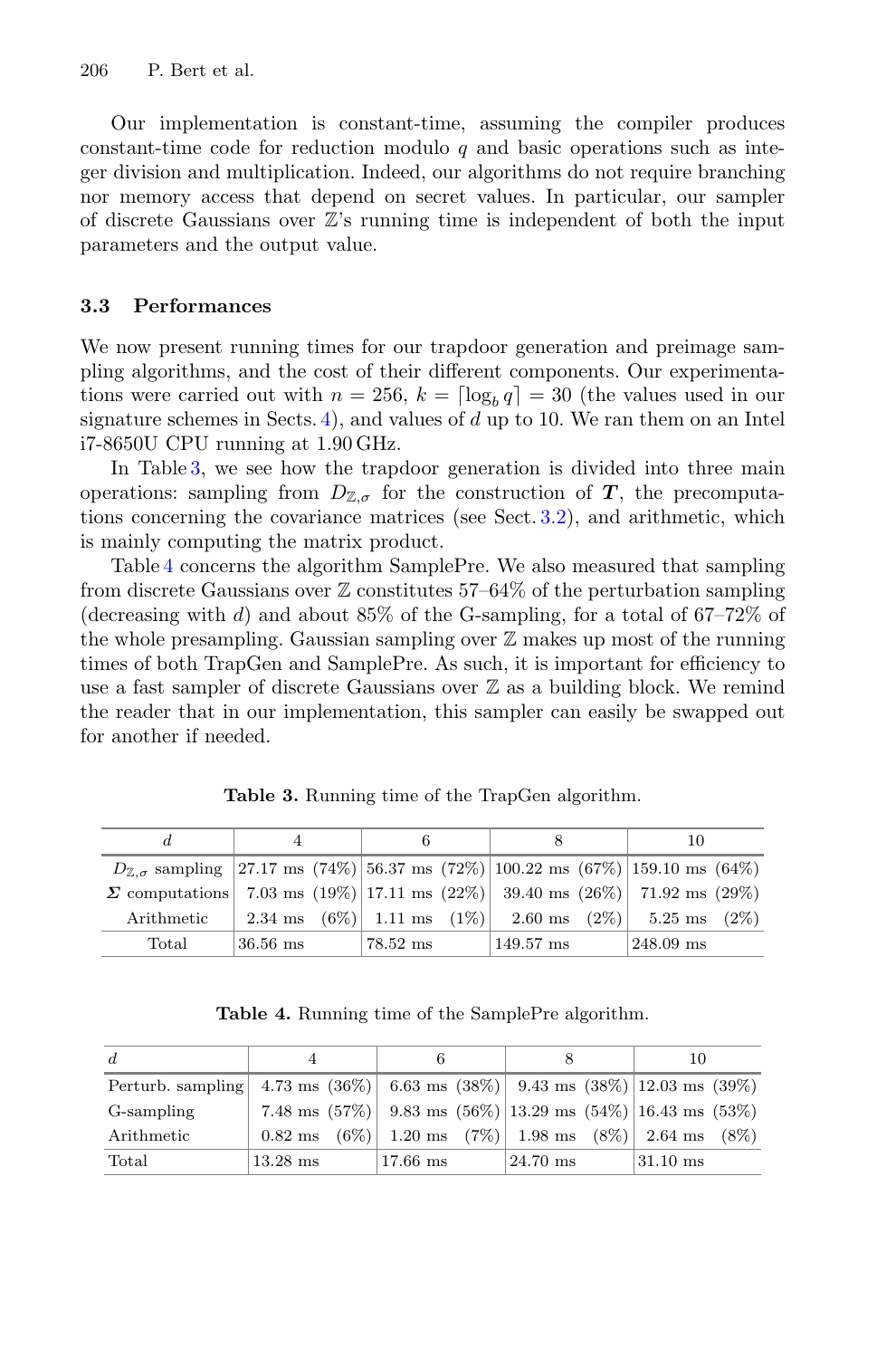# <span id="page-12-0"></span>**4 Applications**

## <span id="page-12-2"></span>**4.1 The GPV Signature Scheme on Modules**

A direct application of our Gaussian preimage sampling techniques on module lattices is the GPV signature [\[GPV08\]](#page-18-5) in the module setting. It was originally formulated on unstructured lattices, and has previously been implemented using improved trapdoors and algorithms [\[MP12,](#page-19-6)[GM18\]](#page-18-4) in the ring setting [\[BB13,](#page-17-3) [GPR+18](#page-18-9),[GPR+19\]](#page-18-10).

You can refer to the full version of this article to see a description of how we instantiate it in the module setting, using the Gaussian preimage sampling tools from [\[MP12,](#page-19-6)[GM18\]](#page-18-4) that we extended to module lattices. Our goal here is not to obtain a competitive signature scheme, but rather to show the relevance of the tools we developed.

**Estimating Security and Choosing Parameters.** In Table [5,](#page-12-1) we propose four parameter sets and corresponding security estimates, taking the prime modulus  $q = 1073738753$  of bitsize  $k = 30$ . The sets I and IV corresponds to the ring setting, where n is a power of two and  $d = 1$ . The sets II and III are intermediate using the module setting. We describe how we chose those parameters, estimating the difficulty of the underlying lattice problems in the full version of the paper.

<span id="page-12-1"></span>

| Parameter set                       | T     | Н     | Ш     | ΙV            |
|-------------------------------------|-------|-------|-------|---------------|
| nd                                  | 1024  | 1280  | 1536  | 2048          |
| $\boldsymbol{n}$                    | 1024  | 256   | 512   | 2048          |
| $\boldsymbol{k}$                    | 30    | 30    | 30    | 30            |
| d                                   | 1     | 5     | 3     | 1             |
| $\sigma$                            | 7.00  | 5.55  | 6.15  | 6.85          |
| $\alpha$                            | 48.34 | 54.35 | 60.50 | 67.40         |
| ζ                                   | 83832 | 83290 |       | 112522 160778 |
| BKZ blocksize <i>b</i> to break LWE | 367   | 478   | 614   | 896           |
| Classical security                  | 107   | 139   | 179   | 262           |
| Quantum security                    | 97    | 126   | 163   | 237           |
| BKZ blocksize <i>b</i> to break SIS | 364   | 482   | 583   | 792           |
| Classical security                  | 106   | 140   | 170   | 231           |
| Quantum security                    | 96    | 127   | 154   | 210           |

**Table 5.** Suggested parameter sets for our instantiation of the GPV signature.

**Performance and Comparison with Previous Work.** We now present in Table [6](#page-13-0) the running times for our implementation of the GPV signature scheme. While it is practical and runs on a standard laptop in acceptable time, the comparison with lattice-based NIST candidates given in Table 12, Appendix E of the full version of the paper shows that it is not competitive.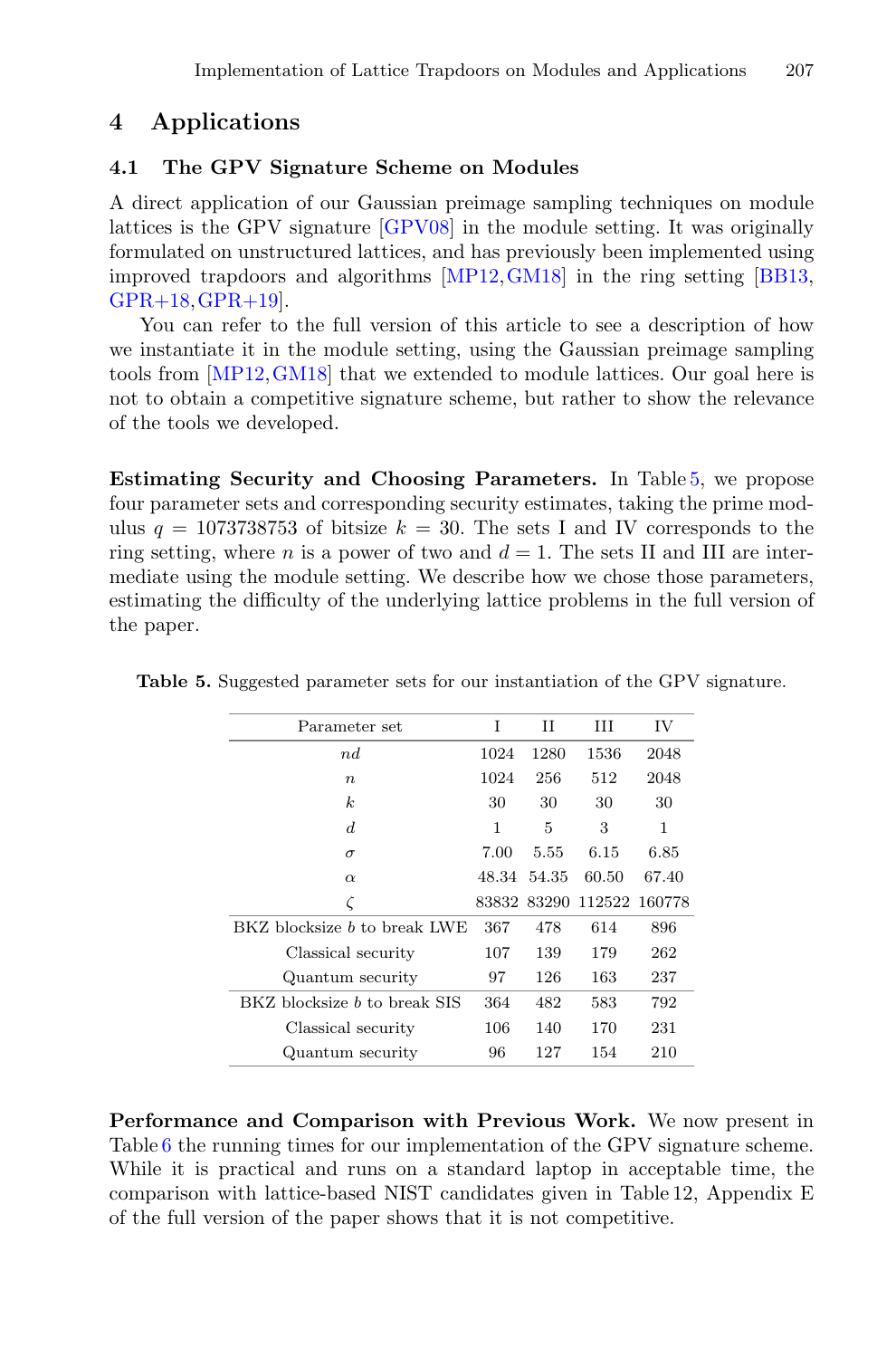| Parameter set   KeyGen | Sign                                          | Verify |
|------------------------|-----------------------------------------------|--------|
|                        | 7.48 ms $ 11.47 \text{ ms}  0.73 \text{ ms}$  |        |
| Н                      | $51.34 \text{ ms} \mid 15.25 \text{ ms} \mid$ | 1 ms   |
| HН                     | $36.49$ ms   17.45 ms   1.12 ms               |        |
| TV                     | $15.55$ ms $\vert$ 22.64 ms $\vert$ 1.48 ms   |        |

<span id="page-13-0"></span>**Table 6.** Performances of our GPV signature.

*Comparison Between Rings and Modules.* As already explained, one goal of using a module variant instead of a ring variant is to be more flexible in the parameters. The comparison between the different levels of security shows that the running time for signing and verifying is increasing with nd, and then that having intermediate levels allow to be faster to sign and verify.

On the other hand, the KeyGen algorithm does not depend only on nd but is slower for larger d. We give a more concrete example of this in Table [7.](#page-13-1) When nd is constant, so is the estimated security provided. With a higher  $n$  and a lower  $d$  $(d = 1)$  being the ring setting), the underlying lattices have a stronger structure and the signature is more efficient. With a lower  $n$  and a higher  $d$  (the extreme being  $n = 1$  in the unstructured setting), the lattices have less structure, leading to increased flexibility at the cost of efficiency.

**Table 7.** Cost of KeyGen, Sign and Verify depending of the parameter d for  $nd = 1024$ .

<span id="page-13-1"></span>

| (n,d)    | KeyGen                                         | Sign                       | Verify |
|----------|------------------------------------------------|----------------------------|--------|
|          | $(1024, 1)$ 7.62 + 1.32 = 8.94 ms              | $13.08$ ms $\vert 0.79$ ms |        |
| (512, 2) | $15.32 + 2.81 = 18.13$ ms   13.20 ms   0.79 ms |                            |        |
| (256, 4) | $29.53 + 7.03 = 36.56$ ms   13.36 ms   0.74 ms |                            |        |

*Comparison with* [\[GPR+19](#page-18-10)]. In Table [8,](#page-13-2) we compare our timings with the work of [\[GPR+19\]](#page-18-10). Their parameter set where  $(n, k) = (1024, 27)$  is compared with ours where  $(nd, k) = (1024, 30)$ , which provide approximately the same security.

<span id="page-13-2"></span>**Table 8.** Comparison of GPV implementations.

| Implementation        | KeyGen                                                                           | Sign                       | Verify |
|-----------------------|----------------------------------------------------------------------------------|----------------------------|--------|
| $ GPR+19 $ $n = 1024$ | $5.86$ ms                                                                        | $32.42 \text{ ms}$ 0.28 ms |        |
|                       | This work $ (n, d) = (1024, 1)   7.62 + 1.32 = 8.94$ ms $  13.08$ ms $  0.79$ ms |                            |        |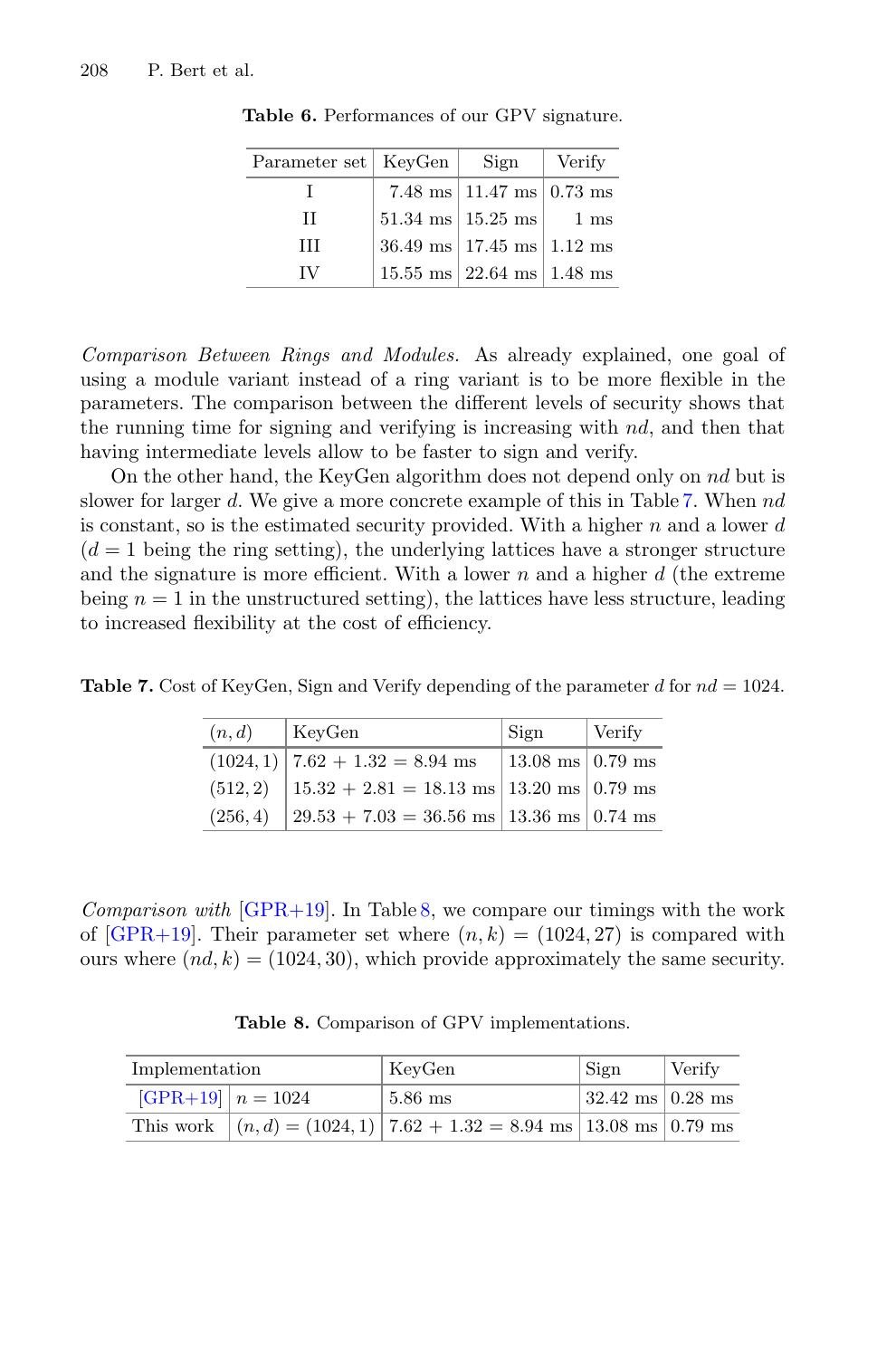#### **4.2 A Standard Model Signature Scheme on Modules**

The second application of our tools that we present is an implementation of a signature scheme that is proven secure in the standard model, as opposed to the GPV signature and the NIST schemes.

This scheme is the signature from [\[BFRS18](#page-17-2)], which is a variant of GPV, adapted to the module setting. For the security proof to hold, the encoding must fulfil a strong injectivity property. However, the original encoding described in [\[BFRS18](#page-17-2)] did not meet these requirements, leading to a limited security. We propose a modified version of this scheme: we translated it to the module setting, and instantiated it with a correct encoding.

We give a complete description of our scheme and state its correctness and security in the full version of the paper, in Appendix C.

**Encoding Messages with Full-Rank Differences.** We first describe the notion of an encoding with full-rank differences (FRD) needed in our scheme. Note that this definition of FRD differs from the one used in [\[ABB10b](#page-17-1)], which does not use the MP12 trapdoors, and therefore does not need the  $H(m)$  to be invertible.

**Definition 3 (Adapted from** [\[ABB10b](#page-17-1)]**).** *An* encoding with full-rank differences *from the set* M *to a ring* R *is a map*  $H : \mathcal{M} \longrightarrow \mathcal{R}$  *such that:* 

- *for any* <sup>m</sup> ∈ M*,* <sup>H</sup>(m) *is invertible,*
- *for any*  $m_1, m_2 \in \mathcal{M}$  *such that*  $m_1 ≠ m_2$ ,  $H(m_1) H(m_2)$  *is invertible,*
- *–* H *is computable in polynomial time.*

Before constructing an FRD encoding in the module setting (that is, taking values in  $\mathcal{R}_q^{d \times d}$ ), we first construct one in the ring setting (taking values in  $\mathcal{R}_q$ ). Our construction is based on the following result of [\[LS18](#page-19-11)], which allows us to find invertible elements in  $R_q$ .

**Theorem 2** ([\[LS18,](#page-19-11) Corollary 1.2]). Let  $n \geq r > 1$  be powers of 2*, and q a prime such that*  $q \equiv 2r + 1 \pmod{4r}$ *. Then the cyclotomic polynomial*  $X^n + 1$  $factors in \mathbb{Z}_q[X]$  *as*  $X^n + 1 = \prod_{i=1}^r (X^{n/r} - s_i)$ , for some distinct  $s_i \in \mathbb{Z}_q^*$  such *that the*  $(X^{n/r} - s_i)$  are irreducible in  $\mathbb{Z}_q[X]$ *. Moreover, any*  $f \in \mathcal{R}_q$  *such that*  $0 < ||f||_{\infty} < q^{1/r}/\sqrt{r}$  or  $0 < ||f|| < q^{1/r}$  is invertible.

This result can be used to build two different types of FRD encodings. One could encode messages as polynomials of  $l_{\infty}$ -norm smaller than  $\frac{q^{1/r}}{2\sqrt{r}}$  with an injective map and obtain an FRD this way. But we decided to use the "low-degree" FRD described in Proposition [1](#page-14-0) as opposed to a "small-norm" one, as it results in a slightly more efficient implementation.

<span id="page-14-0"></span>**Proposition 1.** *Let*  $n \geq r > 1$  *be powers of* 2*,* q *a prime such that*  $q \equiv 2r + 1$ (mod 4r)*, and*  $M = \mathbb{Z}_q^{n/r} \setminus \{0\}$  *the set of messages. Then the following map*  $H : \mathcal{M} \longrightarrow \mathcal{R}_q$  is an FRD encoding.

$$
(m_0, \ldots, m_{n/r-1}) \longmapsto \sum_{i=0}^{n/r} m_i X^i
$$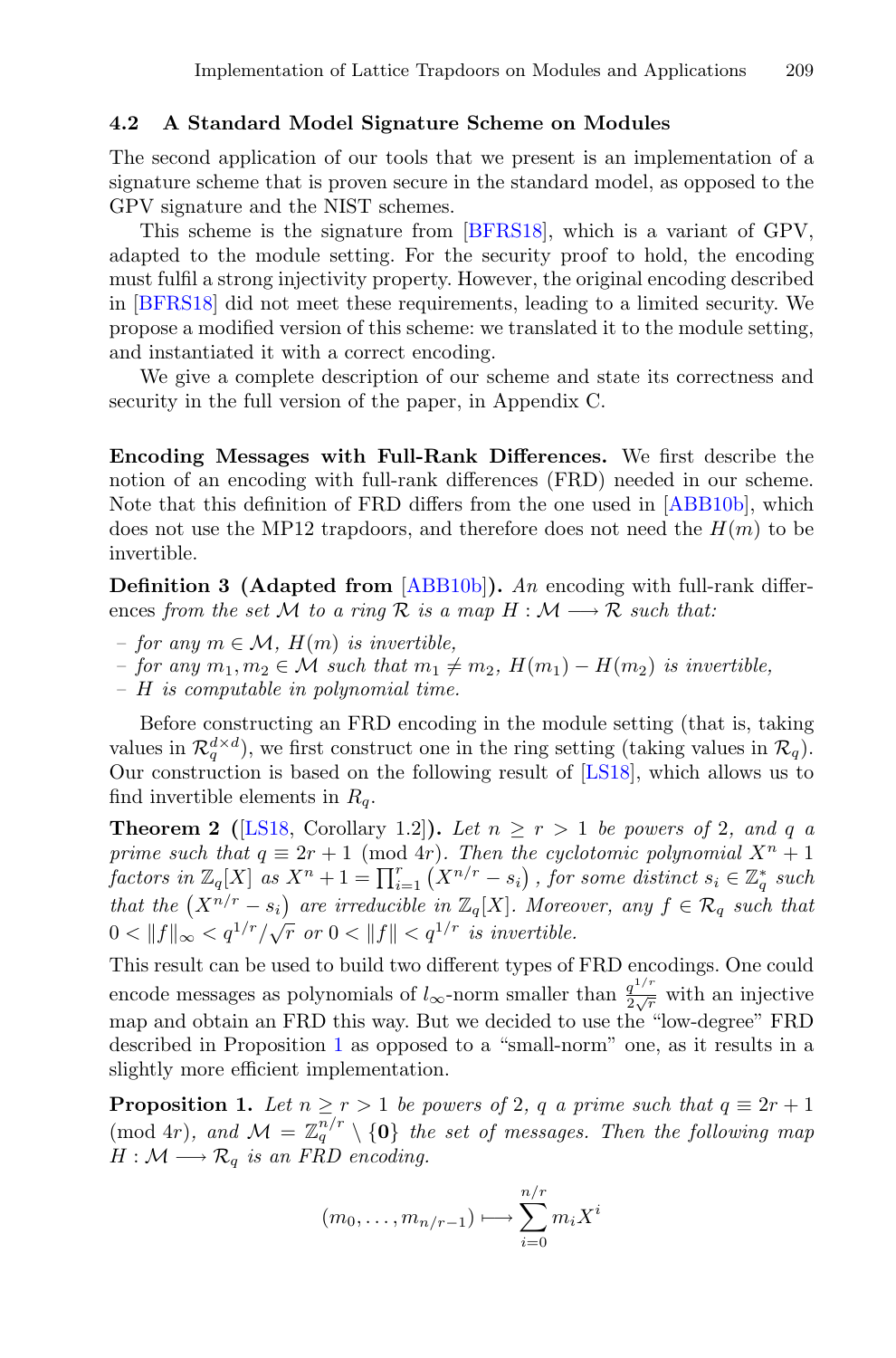The proof of this proposition is given in the full version of the paper.

*FRD on Modules.* We build an FRD encoding in the module setting using an existing FRD encoding in the ring setting  $H_R : \mathcal{M} \longrightarrow \mathcal{R}_q$  by constructing:

$$
H_M: \mathcal{M} \longrightarrow \mathcal{R}_q^{d \times d}
$$
  
\n
$$
m \longmapsto H_R(m) \cdot I_d = \begin{bmatrix} H_R(m) & & \\ & \ddots & \\ & & H_R(m) \end{bmatrix},
$$

where  $I_d \in \mathcal{R}_a^{d \times d}$  is the identity matrix.

**Lemma 3.** If  $H_R$  is an FRD (in the ring setting) from M to  $\mathcal{R}_q$ , then  $H_M$  as *constructed above is an FRD (in the module setting) from*  $\mathcal{M}$  to  $\mathcal{R}_a^{d \times d}$ .

**Implementation and Performance.** The main point that differs from our ROM scheme in the implementation is the arithmetic over  $\mathcal{R}_q$ . While without having  $q \equiv 1 \pmod{2n}$  one cannot use the NTT, we can still make use of the structure of our ring to speed up the multiplication of polynomials. Described at a high level, what we perform is a "partial NTT". To multiply polynomials, we first reduce them modulo all the  $X^{n/r} - s_i$  in  $\Theta(n \log r)$  operations. Then, we multiply them in the smaller rings  $\mathbb{Z}_q[X]/\langle X^{n/r} - s_i \rangle$  by using the Karatsuba multiplication algorithm, and reducing them both modulo  $q$  and modulo the  $X^{n/r} - s_i$ . The result can then be mapped back to the ring  $\mathcal{R}_q$  in time  $\Theta(n \log r)$ using an inverse transform. These ideas were formulated in [\[LS18](#page-19-11)].

In Table [9,](#page-15-0) we present the performance of our implementation of this standard model scheme, and in particular highlight the additional cost compared to our ROM scheme of Sect. [4.1.](#page-12-2)

| Parameter set   KeyGen |  | Sign                                                                                                          | Verify |  |
|------------------------|--|---------------------------------------------------------------------------------------------------------------|--------|--|
| -1                     |  | $\left  9.46 \text{ ms} \right $ (+27%) 15.66 ms (+37%) 1.19 ms (+63%)                                        |        |  |
| - TT                   |  | $\left  73.41 \text{ ms } (+43\%) \right  21.92 \text{ ms } (+44\%) \left  2.23 \text{ ms } (+123\%) \right $ |        |  |
| - III                  |  | $\left[51.79 \text{ ms } (+42\%) \right] 29.11 \text{ ms } (+66\%) \left[2.37 \text{ ms } (+112\%) \right]$   |        |  |

<span id="page-15-0"></span>**Table 9.** Performances of our standard model signature.

We do not give a comparison with the implementation of [\[BFRS18\]](#page-17-2) as it would not be relevant, given the limited security provided by their instantiation of the FRD encoding.

#### **4.3 An Identity-Based Encryption Scheme on Modules**

Finally, we built a more advanced construction based on our tools: a standard model identity-based encryption scheme.

We give a complete description of our IBE in the full version of our paper.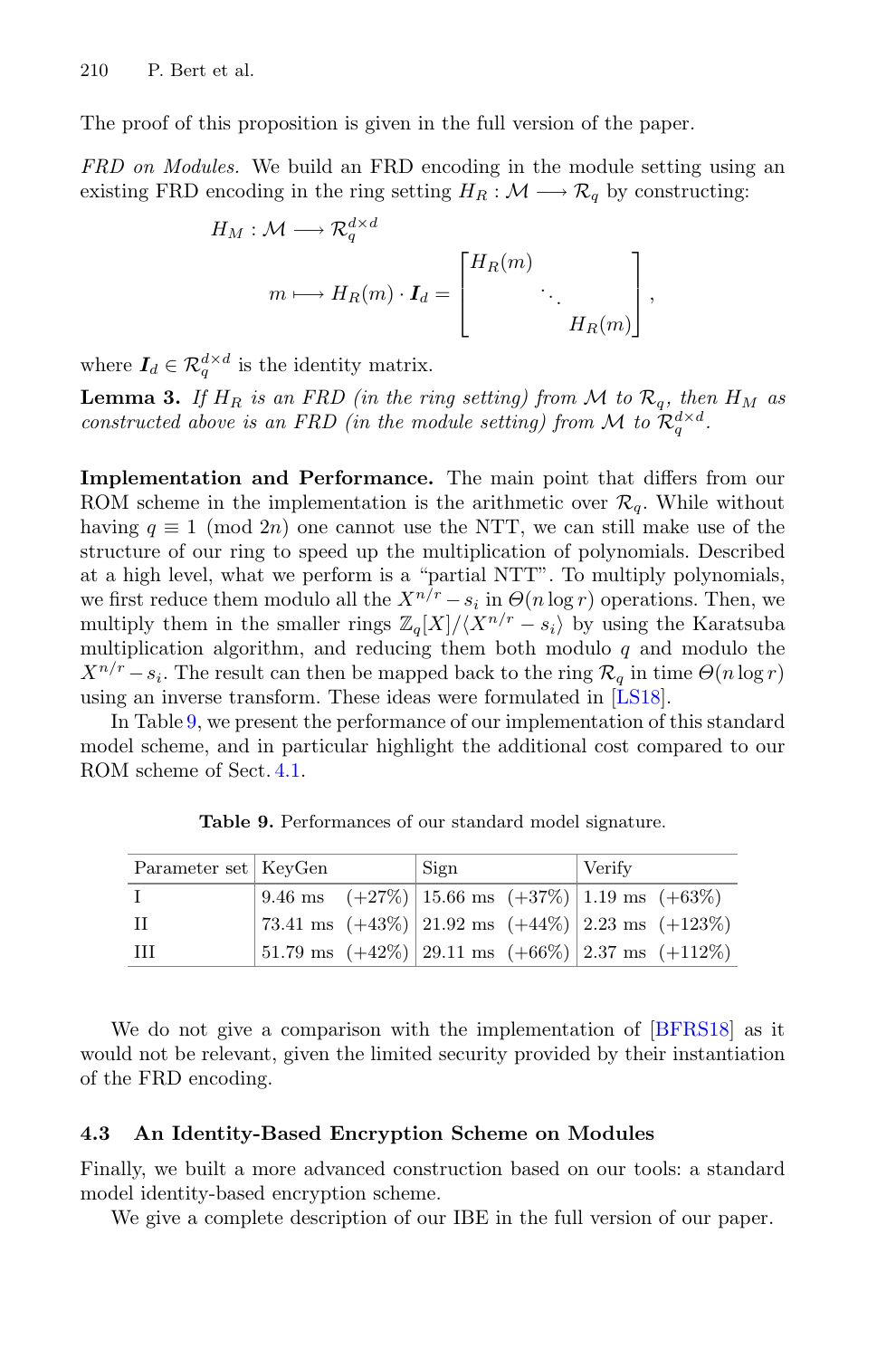**Implementation and Performance.** As in our standard model signature scheme, we make use of our ring to speed up the multiplication of polynomials by performing a partial NTT. We make use of the same encoding as in the previous section, which imposes the condition  $q \equiv 2r + 1 \pmod{4r}$  on the modulus, to map identities in  $\mathcal{M} = \mathbb{Z}_q^{n/r} \setminus \{0\}$  to invertible elements in  $\mathcal{R}_q^{d \times d}$ . In Table [10,](#page-16-1) we present the performance of our implementation of this standard model IBE scheme.

**Table 10.** Timings of the different operations of our scheme: Setup, Extract, Encrpt, and Decrypt

<span id="page-16-1"></span>

| Parameter Set   Setup | Extract   Encrypt   Decrypt                                                                |  |
|-----------------------|--------------------------------------------------------------------------------------------|--|
|                       | $\vert 9.82 \text{ ms} \vert 16.54 \text{ ms} \vert 4.87 \text{ ms} \vert 0.99 \text{ ms}$ |  |
| - TT                  | 44.91 ms   18.09 ms   5.48 ms   1.04 ms                                                    |  |

In Table [11,](#page-16-2) we give timings for the different operations of some IBE schemes. Our timings could seem worse than the ones in [\[BFRS18\]](#page-17-2) but the two implementations cannot be compared as the latter's limited security would make the comparison irrelevant. A part of the difference comes from the arithmetic we need to use in order to build a proper FRD encoding. Moreover, in contrast to [\[DLP14\]](#page-17-9), we did not use NTRU lattices, which explains the differences in the timings.

<span id="page-16-2"></span>**Table 11.** Timings of the different operations for some IBE schemes.

| Scheme                                                                                      | $(\lambda, n)$ | Setup | Extract   Encrypt   Decrypt                                         |  |
|---------------------------------------------------------------------------------------------|----------------|-------|---------------------------------------------------------------------|--|
| BF-128 [Fou13] $ (128, -)  -$                                                               |                |       | $\vert 0.55 \text{ ms} \vert 7.51 \text{ ms} \vert 5.05 \text{ ms}$ |  |
| DLP-14 [MSO17] $ (80,512) 4.034 \text{ ms} 3.8 \text{ ms}  0.91 \text{ ms} 0.62 \text{ ms}$ |                |       |                                                                     |  |

**Acknowledgements.** This work was supported by the European Union PROMETHEUS project (Horizon 2020 Research and Innovation Program, grant 780701). Lucas Prabel is funded by the Direction Générale de l'Armement (Pôle de Recherche CYBER).

# **References**

<span id="page-16-0"></span>[ABB+19] Alkim, E., Barreto, P.S.L.M., Bindel, N., Longa, P., Ricardini, J.E.: The lattice-based digital signature scheme qtesla. IACR Cryptology ePrint Archive 2019:85 (2019)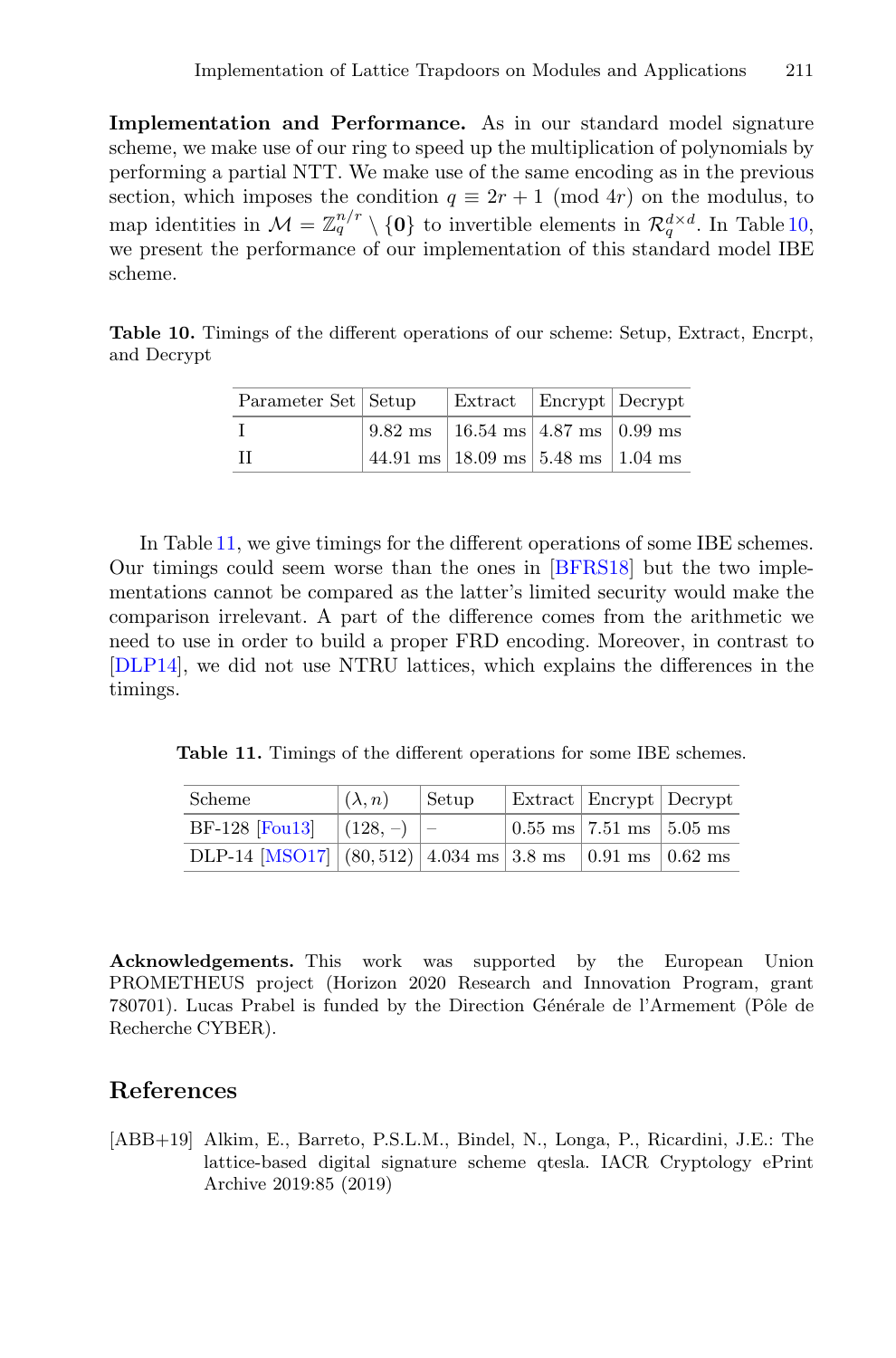- <span id="page-17-8"></span>[ABB10a] Agrawal, S., Boneh, D., Boyen, X.: Efficient lattice (H)IBE in the standard model. In: Gilbert, H. (ed.) EUROCRYPT 2010. LNCS, vol. 6110, pp. 553–572. Springer, Heidelberg (2010). [https://doi.org/10.1007/978-3-642-](https://doi.org/10.1007/978-3-642-13190-5_28) [13190-5](https://doi.org/10.1007/978-3-642-13190-5_28) 28
- <span id="page-17-1"></span>[ABB10b] Agrawal, S., Boneh, D., Boyen, X.: Lattice basis delegation in fixed dimension and shorter-ciphertext hierarchical IBE. In: Rabin, T. (ed.) CRYPTO 2010. LNCS, vol. 6223, pp. 98–115. Springer, Heidelberg (2010). [https://](https://doi.org/10.1007/978-3-642-14623-7_6) [doi.org/10.1007/978-3-642-14623-7](https://doi.org/10.1007/978-3-642-14623-7_6) 6
- <span id="page-17-13"></span>[ADP+16] Alkim, E., Ducas, L., Pöppelmann, T., Schwabe, P.: Post-quantum key exchange - a new hope. In: USENIX Security Symposium, pp. 327–343. USENIX Association (2016)
- <span id="page-17-3"></span><span id="page-17-0"></span>[AHH+19] Albrecht, M.R., Hanser, C., Höller, A., Pöppelmann, T., Virdia, F., Wallner, A.: Implementing RLWE-based schemes using an RSA co-processor. IACR TCHES **2019**(1), 169–208 (2019)
	- [BB13] El Bansarkhani, R., Buchmann, J.: Improvement and efficient implementation of a lattice-based signature scheme. In: Lange, T., Lauter, K., Lisoněk, P. (eds.) SAC 2013. LNCS, vol. 8282, pp. 48–67. Springer, Heidelberg (2014). [https://doi.org/10.1007/978-3-662-43414-7](https://doi.org/10.1007/978-3-662-43414-7_3) 3
- <span id="page-17-7"></span><span id="page-17-2"></span>[BFRS18] Bert, P., Fouque, P.-A., Roux-Langlois, A., Sabt, M.: Practical implementation of ring-SIS/LWE based signature and IBE. In: Lange, T., Steinwandt, R. (eds.) PQCrypto 2018. LNCS, vol. 10786, pp. 271–291. Springer, Cham (2018). [https://doi.org/10.1007/978-3-319-79063-3](https://doi.org/10.1007/978-3-319-79063-3_13) 13
	- [Boy10] Boyen, X.: Lattice mixing and vanishing trapdoors: a framework for fully secure short signatures and more. In: Nguyen, P.Q., Pointcheval, D. (eds.) PKC 2010. LNCS, vol. 6056, pp. 499–517. Springer, Heidelberg (2010). [https://doi.org/10.1007/978-3-642-13013-7](https://doi.org/10.1007/978-3-642-13013-7_29) 29
- <span id="page-17-4"></span>[CGM19] Chen, Y., Genise, N., Mukherjee, P.: Approximate trapdoors for lattices and smaller hash-and-sign signatures. In: Galbraith, S.D., Moriai, S. (eds.) ASIACRYPT 2019. LNCS, vol. 11923, pp. 3–32. Springer, Cham (2019). [https://doi.org/10.1007/978-3-030-34618-8](https://doi.org/10.1007/978-3-030-34618-8_1)<sub>-1</sub>
- <span id="page-17-6"></span>[CHK+10] Cash, D., Hofheinz, D., Kiltz, E., Peikert, C.: Bonsai trees, or how to delegate a lattice basis. In: Gilbert, H. (ed.) EUROCRYPT 2010. LNCS, vol. 6110, pp. 523–552. Springer, Heidelberg (2010). [https://doi.org/10.1007/](https://doi.org/10.1007/978-3-642-13190-5_27) [978-3-642-13190-5](https://doi.org/10.1007/978-3-642-13190-5_27) 27
- <span id="page-17-12"></span>[CPS+19] Chuengsatiansup, C., Prest, T., Stehlé, D., Wallet, A., Xagawa, K.: Modfalcon: compact signatures based on module NTRU lattices. IACR Cryptol. ePrint Arch. 2019:1456 (2019)
- <span id="page-17-10"></span>[DKL+18] Ducas, L., et al.: Crystals-dilithium: a lattice-based digital signature scheme. TCHES **2018**(1), 238–268 (2018)
- <span id="page-17-11"></span><span id="page-17-9"></span><span id="page-17-5"></span>[DKR+18] D'Anvers, J.-P., Karmakar, A., Sinha Roy, S., Vercauteren, F.: Saber: module-LWR based key exchange, CPA-secure encryption and CCA-secure KEM. In: Joux, A., Nitaj, A., Rachidi, T. (eds.) AFRICACRYPT 2018. LNCS, vol. 10831, pp. 282–305. Springer, Cham (2018). [https://doi.org/](https://doi.org/10.1007/978-3-319-89339-6_16) [10.1007/978-3-319-89339-6](https://doi.org/10.1007/978-3-319-89339-6_16) 16
	- [DLP14] Ducas, L., Lyubashevsky, V., Prest, T.: Efficient identity-based encryption over NTRU lattices. In: Sarkar, P., Iwata, T. (eds.) ASIACRYPT 2014. LNCS, vol. 8874, pp. 22–41. Springer, Heidelberg (2014). [https://doi.org/](https://doi.org/10.1007/978-3-662-45608-8_2) [10.1007/978-3-662-45608-8](https://doi.org/10.1007/978-3-662-45608-8_2) 2
		- [DP16] Ducas, L., Prest, T.: Fast fourier orthogonalization. In: ISSAC, pp. 191–198. ACM (2016)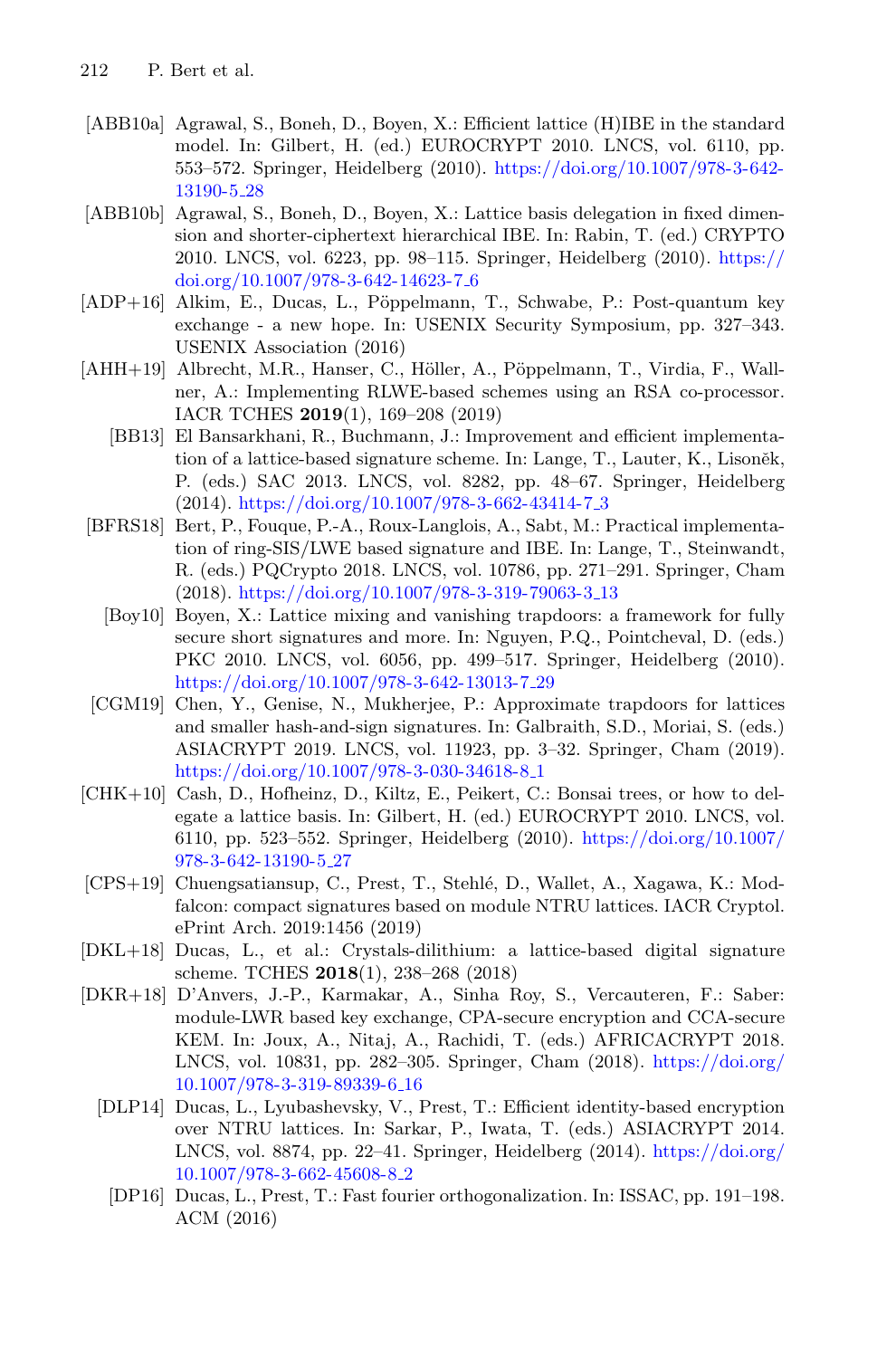- <span id="page-18-15"></span><span id="page-18-11"></span><span id="page-18-4"></span>[FHK+17] Fouque, P.-A., et al.: Falcon: fast-fourier lattice-based compact signatures over NTRU (2017). <https://falcon-sign.info/falcon.pdf>
	- [Fou13] Fouotsa, E.: Calcul des couplages et arithmetique des courbes elliptiques pour la cryptographie. Ph.D. thesis, Rennes 1 (2013)
	- [GM18] Genise, N., Micciancio, D.: Faster Gaussian sampling for trapdoor lattices with arbitrary modulus. In: Nielsen, J.B., Rijmen, V. (eds.) EUROCRYPT 2018. LNCS, vol. 10820, pp. 174–203. Springer, Cham (2018). [https://doi.](https://doi.org/10.1007/978-3-319-78381-9_7) [org/10.1007/978-3-319-78381-9](https://doi.org/10.1007/978-3-319-78381-9_7) 7
- <span id="page-18-9"></span>[GPR+18] Gür, K.D., Polyakov, Y., Rohloff, K., Ryan, G.W., Savas, E.: Implementation and evaluation of improved gaussian sampling for lattice trapdoors. In: WAHC@CCS, pp. 61–71. ACM (2018)
- <span id="page-18-10"></span>[GPR+19] Gür, K.D., Polyakov, Y., Rohloff, K., Ryan, G.W., Sajjadpour, H., Savas, E.: Practical applications of improved gaussian sampling for trapdoor lattices. IEEE Trans. Comput. **68**(4), 570–584 (2019)
	- [GPV08] Gentry, C., Peikert, C., Vaikuntanathan, V.: Trapdoors for hard lattices and new cryptographic constructions. In: STOC, pp. 197–206. ACM (2008)
- <span id="page-18-6"></span><span id="page-18-5"></span><span id="page-18-3"></span><span id="page-18-2"></span>[GVW13] Gorbunov, S., Vaikuntanathan, V., Wee, H.: Attribute-based encryption for circuits. In: STOC, pp. 545–554. ACM (2013)
	- [HPS98] Hoffstein, J., Pipher, J., Silverman, J.H.: NTRU: a ring-based public key cryptosystem. In: Buhler, J.P. (ed.) ANTS 1998. LNCS, vol. 1423, pp. 267– 288. Springer, Heidelberg (1998). <https://doi.org/10.1007/BFb0054868>
	- [Kar16] Karney, C.F.F.: Sampling exactly from the normal distribution. ACM Trans. Math. Softw. **42**(1), 3:1-3:14 (2016)
	- [Kle00] Klein, P.N.: Finding the closest lattice vector when it's unusually close. In: SODA, pp. 937–941. ACM/SIAM (2000)
	- [LCC14] Lai, R.W.F., Cheung, H.K.F., Chow, S.S.M.: Trapdoors for ideal lattices with applications. In: Lin, D., Yung, M., Zhou, J. (eds.) Inscrypt 2014. LNCS, vol. 8957, pp. 239–256. Springer, Cham (2015). [https://doi.org/10.](https://doi.org/10.1007/978-3-319-16745-9_14) [1007/978-3-319-16745-9](https://doi.org/10.1007/978-3-319-16745-9_14) 14
- <span id="page-18-14"></span><span id="page-18-13"></span><span id="page-18-12"></span><span id="page-18-8"></span><span id="page-18-7"></span><span id="page-18-1"></span><span id="page-18-0"></span>[LLL+13] Laguillaumie, F., Langlois, A., Libert, B., Stehl´e, D.: Lattice-based group signatures with logarithmic signature size. In: Sako, K., Sarkar, P. (eds.) ASIACRYPT 2013. LNCS, vol. 8270, pp. 41–61. Springer, Heidelberg  $(2013)$ . [https://doi.org/10.1007/978-3-642-42045-0](https://doi.org/10.1007/978-3-642-42045-0_3).3
	- [LM08] Lyubashevsky, V., Micciancio, D.: Asymptotically efficient lattice-based digital signatures. In: Canetti, R. (ed.) TCC 2008. LNCS, vol. 4948, pp. 37– 54. Springer, Heidelberg (2008). [https://doi.org/10.1007/978-3-540-78524-](https://doi.org/10.1007/978-3-540-78524-8_3) 8 [3](https://doi.org/10.1007/978-3-540-78524-8_3)
	- [LPR10] Lyubashevsky, V., Peikert, C., Regev, O.: On ideal lattices and learning with errors over rings. In: Gilbert, H. (ed.) EUROCRYPT 2010. LNCS, vol. 6110, pp. 1–23. Springer, Heidelberg (2010). [https://doi.org/10.1007/](https://doi.org/10.1007/978-3-642-13190-5_1) [978-3-642-13190-5](https://doi.org/10.1007/978-3-642-13190-5_1) 1
	- [LPR13] Lyubashevsky, V., Peikert, C., Regev, O.: A toolkit for ring-LWE cryptography. In: Johansson, T., Nguyen, P.Q. (eds.) EUROCRYPT 2013. LNCS, vol. 7881, pp. 35–54. Springer, Heidelberg (2013). [https://doi.org/10.1007/](https://doi.org/10.1007/978-3-642-38348-9_3) [978-3-642-38348-9](https://doi.org/10.1007/978-3-642-38348-9_3) 3
		- [LS15] Langlois, A., Stehlé, D.: Worst-case to average-case reductions for module lattices. Des. Codes Cryptogr. **75**(3), 565–599 (2014). [https://doi.org/10.](https://doi.org/10.1007/s10623-014-9938-4) [1007/s10623-014-9938-4](https://doi.org/10.1007/s10623-014-9938-4)